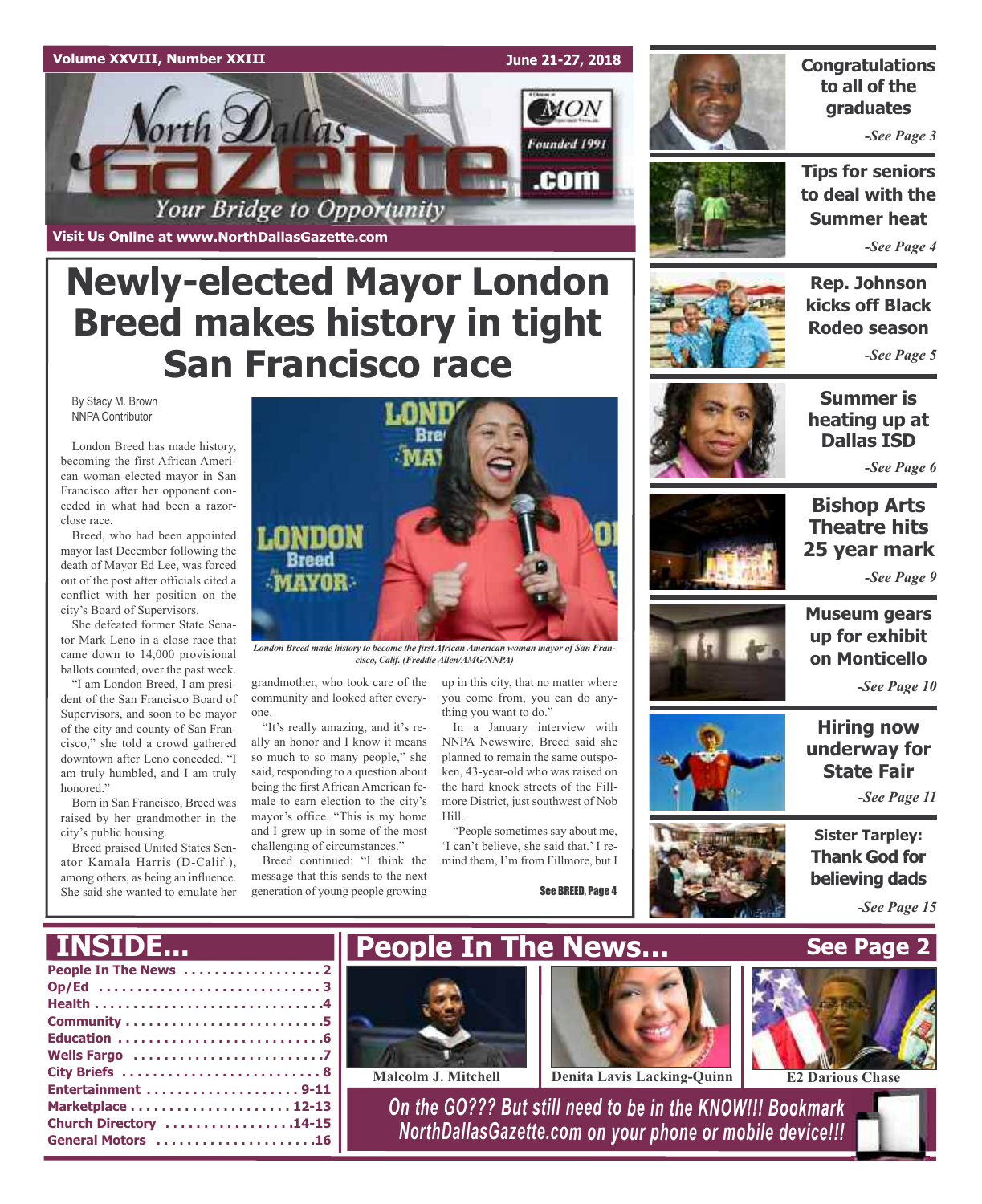#### **People in the News www.NorthDallasGazette.com**

## **Malcolm J. Mitchell**

More than 3,600 graduates, ranging in age from 16 to 69, were honored last month at the Maverik Center in West Valley City during commencement exercises for Salt Lake Community College. This year's graduates include 1,553 students who are the first in their families to receive college degrees and 144 military veterans.

Most of this year's graduates earned degrees from the school's General Studies program followed by business, nursing, psychology, computer science, criminal justice and health sciences.

The event's keynote ad-



dress was given by New England Patriots wide receiver, 2017 Super Bowl Champion and award-winning children's book author Malcom J. Mitchell, who reminded graduates that while the "climb to the top of the

#### mountain" is full of challenges, every challenge provides an opportunity.

Mitchell shared a story about how his mother inspired him to keep playing football when he wanted to quit. He talked about overcoming numerous injuries to eventually become a Super Bowl champion with the Patriots. The four keys to success, he said, are simply to do what you say you're going to do, be on time, say 'thank you,' and treat every day as a new opportunity. "When you follow these steps, you won't have to find success. I promise you," Mitchell said. "Success will begin to look for you."

our local entrepreneurs and advocates for their great work in business and in the community" said Austin. The Dallas winners included DeNita Lavis Lacking-Quinn, President/CEO of Achieve PR, LLC. Is the 2018 DFW Women Small Business Champion of the

With the assistance of Rolling Out Magazine, Denita has successfully assisted over 50 women business owners and executives through the Female Success Factor Dallas event sponsored by Comerica and Coca-Cola. In addition to her corporate engagement,

Year Winner.

Also, during the event, SLCC Association President Aynoa Rincon encouraged her fellow graduates to keep learning and "never to lose faith in life."

"Learn new languages, new cultures, travel, help and serve your community, learn how to work with other people who have a different perspective from yours and respect them the same way you would like to be respected," Rincon said. "Don't let other people's opinions drag you down, even when they say you're wrong. Follow your intuition in your heart – it somehow already knows what you truly want to become."

Ms. Quinn launched the Golden Circle – Women's Network aimed to educate startups, small business owners and community leaders. She has also worked on the Dallas County Community College Start-up Week Committee which graduated 75 small businesses during its

SLCC President Dr. Deneece G. Huftalin also addressed the graduates. "Let yourself be silently drawn by the strange pull of what you really love," she said. "It will not lead you astray. I hope throughout your life you will find a way to tap into the magnetic force of what you really love and let it silently guide you.

In addition to recognizing its 2018 graduates, SLCC awarded Ashok Joshi and Pam Perlich with honorary doctorates. Both have made significant contributions to SLCC and the community over the years.Joshi is a past SLCC trustee and most recently served as the execu-

of Dallas is the 2018 DFW Minority Small Business Champion of the Year Winner.

• Gregory Cody, President of GCC Enterprises, Inc. is the 2018 DFW District 8a Graduate of the Year and 2018 SBA Southcentral Regional 8a Graduate of the Year Award Winner.

• Larry Nelson, President of the Dallas SCORE Chapter is the SCORE Chapter of the Year Winner

The Dallas Chapter was founded in 1965 and provides mentoring services to residents of Dallas and, through multiple satellite

tive director of Technology Holding, LLC. Perlich is currently serving as Director of Demographic Research at the Kem C. Gardner Institute at the University of Utah. She previously taught economics at the U of U and Westminster College.

Angela H. Brown, executive director of SLUG Magazine and Manoli Katsanevas, owner of Manoli's restaurant were honored with SLCC's 2018 Distinguished Alumni Award. In addition, three college faculty members, Gordon Storrs, Dr. Kristen Taylor and Dr. Deidre Tyler, received this year's SLCC Teaching Excellence awards.

offices, to residents of the surrounding cities in North Texas.

These honorees competed among others from across the 72 Texas counties that the DFW District Office covers. Two of the DFW winners won regional awards after competing with other businesses from four other states.

"Nominations for all of the awards were accepted last fall and winners were selected by a panel of judges" said Ahmad Goree, SBA's Lead Economic Development Specialist & Public Information Officer.

## **DenitaLavisLacking-Quinn**

Herbert Austin, District Director of the U.S. Small Business Administration's (SBA) Dallas/Fort Worth District Office, announced last month this year's Small Business Award Winners.

The SBA honored a total of 12 outstanding small business owners and champions of business at The Spirit of America: 2018 Salute to North Texas Small Business luncheon on Friday, May 4 hosted by the Arlington Chamber of Commerce. One of the winners DeNita Lavis Lacking-Quinn, President/CEO of



Achieve PR, LLC. she was selected as the 2018 DFW Women Small Business Champion of the Year Winner.

"This is an exciting time of the year where we honor

## **E2 Darious Chase**

By MC2 Britney N. Odom

SAN DIEGO - A 2015 Mansfield Lake Ridge High School graduate and Mansfield, Texas, native is serving aboard the future USS Portland, an amphibious warship to be homeported in San Diego.

Seaman Apprentice Darious Chase is a culinary specialist responsible forpreparing and serving the crew meals.

"The best part of my job is getting see all the different places," said Chase.

Portland is a San Antonioclass amphibious transport dock ship that embarks, transports, and land elements of a landing force for a variety of expeditionary warfare



missions. These ships provide the Navy and Marine Corps with modern seabased platforms.

Amphibious transport dock ships support amphibious assault; special operations or expeditionary warfare missions, and can serve as secondary aviation platforms for amphibious ready groups. Because of their inherent capabilities, these ships have been and will continue to be called upon to support humanitarian and other contingency missions on short notice as well.

Chase has carried lessons learned from his hometown into his military service.

"My hometown taught me the importance of discipline," said Chase.

Sailors' jobs are highly varied aboard Portland. More than 400 men and women make up the ship's crew, which keeps all parts of the ship running smoothly, from handling weaponry to maintaining the engines. An additional 700 Marines can be embarked. Portland is capable of transporting the Marines and landing them where they are needed via helicopters, vertical takeoff and landing aircraft and

landing craft.

inaugural year.

Other among the other Dallas winners were;

• David F. Shutler, President/CEO of Utility Systems Solutions, Inc. (US2) is the 2018 DFW District Director Award Winner. • Laura Hurtado, Outreach Coordinator for City

"I feel like I am the sharpest chef in the fleet," said Chase. As a member of one of the

U.S. Navy's high-tech amphibious assault ships,Chase other Portland sailors are proud to part of a warfighting team.

"Serving in the Navy has taught me the value of putting my life on the line for my country," said Chase.

Portland, the third Navy ship named to honor both the Oregon seaport and Maine's largest city, will be commissioned onApril 21 in its Oregon namesake city. During a commissioning ceremony the warship will be officially placed into active service. The ceremony includes "bringing the ship to life" and other orders rooted in centuries old naval tradition.



*2 | June 21-27, 2018 | North Dallas Gazette*

¥ If you qualify. \*Fees quoted above are minimum down payment needed to begin processing your case.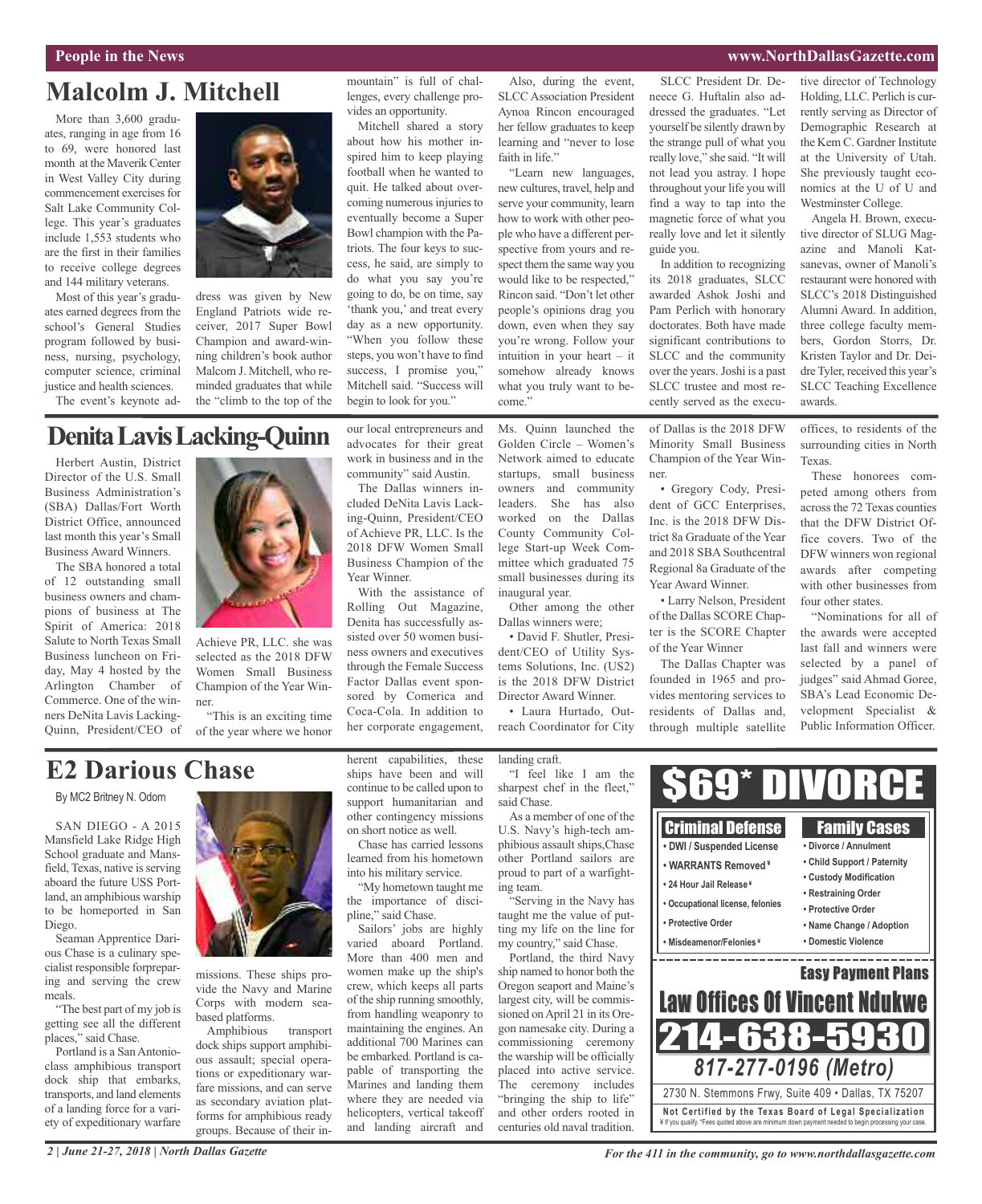#### **www.NorthDallasGazette.com Op-Ed**



Phone: 972-432-5219 - Fax: 972-509-9058

*"Do what you say you are going to do ... when you say you are going to do it."*

**Publisher's Office:** publisher@northdallasgazette.com

**Sales Department:** marketing@northdallasgazette.com 972-509-9049

**Editorial Department:** editor@northdallasgazette.com

#### **Online:**

www.NorthDallasGazette.com www.twitter.com/NDGEditor www.facebook.com/NorthDallasGazette www.pinterest.com/NDallasGazette www.instagram.com/NorthDallasGazette

## STAFF

**Religious/ Marketing Editor** *Shirley Demus Tarpley ("Sister Tarpley")*

> **Columnist** *A.D. Jenkins*

**Contributing Writers** *Jackie Hardy Rachel Hawkins Dwain Price Terri Schlichenmeyer Nicole Scott David Wilfong*

**Chairman Emeritus** *Jim Bochum 1933 – 2009*

**Published By** *Minority Opportunity News, Inc.*

> **Web Master** *Todd Jones*

**Community Marketing** *Nadina Davis*

**Account Executive** *Ana Comacho*

**Production** *David Wilfong*

**Editor** *Ruth Ferguson*





*The North Dallas Gazette, formerly Minority Opportunity News, was founded in July 1991, by Mr.Jim Bochum and Mr.Thurman R. Jones. North Dallas Gazette is a wholly owned subsidairy of Minority Opportunity News, Inc.*

# **Congratulations to all graduates**

*ial team for spotless classrooms and hallways.*

*across the streets.*

*events.*

*up.*

*career advice.*

*guidance.*

*• Congrats to the security staff in place at all schools. • Congrats to the crossguards for safe walking*

*• Congrats to the cafeteria personnel for preparing and serving healthy meals. • Congrats to all booster club members for volunteering for extra-curricular*

*• Congrats to every sports coach who inspired, encouraged and never gave*

*• Congrats to the school counselors who provided*

*• Congrats to the churches for sound spiritual*

As you can tell, it takes a village to raise each student. I sincerely believe that no

The leadership of the nation's catholic community fully agrees with its Baptist brethren. At a convention held in Florida at the same



I would like to take a moment and say "Congratulations" to all the young men and women who recently graduated from high school. As a school board trustee, I have the honor of sitting on stage and shaking hands with students as they received their diploma.

I have the opportunity to witness the faces of parents, relatives, and friends with a look of pride, fulfillment, and completion. We can all agree that it takes the efforts of many to get each student from the first day of school to their commencement ceremony. Furthermore, I want to say thank you to some well-deserved participants

in this educational process. *• Congrats to the students who have completed the state educational requirements.*

*• Congrats to the parents for providing life and pursuit of happiness.*

*• Congrats to the underpaid teachers who have educated all the students.*

*• Congrats to every principal for directing and leading on every campus.*

*• Congrats to the administrative staff for accountability and stability. • Congrats to the bus*

*drivers for safe driving in all weather conditions.*

*• Congrats to the relatives and friends for encouraging the students to stay the course. • Congrats to those who*

*tutored or mentored students.*

*• Congrats to the janitor-*

# **The Cruelty Must Cease!**

By Congresswoman Eddie Bernice Johnson

The administration's policy of indifferently dismantling and separating migrant families once they cross the southern borders of the United States is morally indefensible, psychologically damaging to children that are being brazenly taken from their mothers, and is in direct contravention to the values on which our country was founded, and pronounces.

Any suggestion by United States Attorney General Jeff Sessions that the action is biblically based demonstrates a profound misunderstanding and distortion of scripture.

In fact, what is occurring is mean-spirited, shortsighted and is causing serious damage to the respect that others in the world have for the United States as a welcoming country for seekers of a better life for themselves, and their families.

Thoughtful faith leaders in Texas and the nation are done in the name of the United States. Even conservative evangelicals such as Reverend Franklin Graham, a supporter of the president,



have described separating mothers and their children as "disgraceful."

At a meeting of the Southern Baptist Convention in Dallas the organization adopted a resolution calling family unity a "priority" in a civilized society. One well-known member of the clergy at the convention said that he and his colleagues believed that migrants were made "in God's image," and as such deserved better treatment than that which they were reas the Dallas conclave, a gathering of Roman Catholic Bishops sharply criticized the administration's policy.

The group's president, Cardinal Daniel DiNardo from Galveston, called families crucial to human existence. "They must stay together," he said.

While the mothers and their offspring suffer in bewilderment and pain, the president blames the situation on the Democratic Party. He knows full well

therefore, everyone involved should be acknowledged for playing a role. The story does not end here for the graduates because they are merely turning the page to begin another chapter in life. Graduation is a time to reflect, give thanks and celebrate. A time of completion is at hand with the presence of mind to set new goals which require more work, education, and focus.

Graduates remember that everything is hard before it gets easy.

*A.D. Jenkins serves as a member of the Board of Trustees of the Irving Independent School District. The views and opinions expressed herein of the author and do not necessarily reflect the views and opinions of the Irving ISD, its Board of Trustees or its employees.*

that is false. No administration before this one separated children from their mothers as they crossed our borders in search of American opportunities, and our way of life.

The Republican Party controls the House of Representatives, the Senate and the White House. It is within their power to pass legislation that would reform our immigration policies, and stop this madness.

*Molly A* The party in power and the White House must cease this cruelty. They can bring an end to the crying by mothers and their children whose tears are staining the soul of America.

*(Editor's Note: As this issue of the North Dallas Gazette goes to press, news broke that President Donald J. Trump signed an executive order changing the policy of separating family members as they come across the border. It is unclear at this time how this will affect the children who are already in custody and we will continue to monitor the situation.)*

one person can do it alone; ceiving.

protesting what is being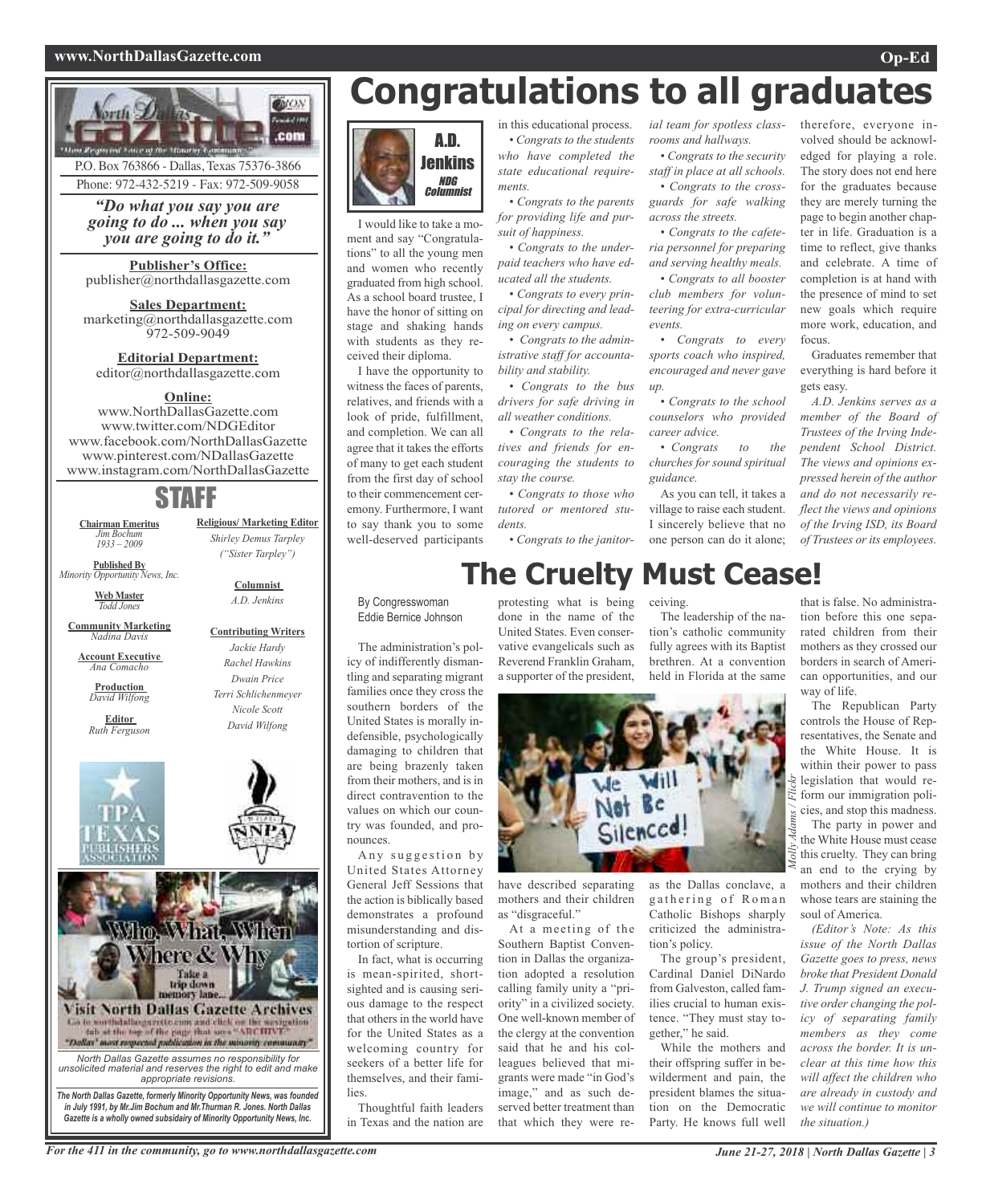## **Health www.NorthDallasGazette.com**

## **How seniors can beat the heat: Tips for staying active and safe as temperatures rise**

*North Charleston / Flickr*

By Dr. Efrem Castillo

Today's seniors are more active than ever before. Popular pastimes such as golf, bike riding and gardening provide daily opportunities to exercise and socialize, and there's no better time to enjoy these outdoor pursuits than the summer months.

However, as temperatures rise, so do the risks of heat stress. Extreme heat can be dangerous for anyone, but older adults are especially vulnerable to conditions such as dehydration, heat exhaustion and heat stroke due to the body's natural aging process, underlying chronic conditions and side effects from prescription drugs. Excessive exposure to heat can quickly lead to serious illness or even death in older adults, and today's seniors could be at greater risk than previous generations as research shows summers are getting hotter over time.



The best defense against heat stress and related illnesses is staying informed, prepared and alert. The following tips can help older adults stay active, healthy and safe when temperatures are high.

Know the signs. Be alert for common signs of heat exhaustion, which include heavy sweating, paleness, muscle cramps, tiredness, weakness, dizziness, headache, nausea, vomiting and fainting. Seek medical attention right away if you no-

been criticized for being "headstrong" and "outspoken," once even announcing to her peers that she "was no

"I am who I am, and I didn't think I'd ever run for office, because I am who I am," Breed said. "Isay what I feel like I need to say and that's how I've always been, and I couldn't live with myself, if I felt that I have to change to be an elected offi-

shrinking violet."

tice any of these symptoms. Stay hydrated. Your body needs more water than you

may think – and you need to drink before you are thirsty. Ask your doctor how much you should be drinking if you are directed to limit your fluid intake due to certain medications.

Time it right and take plenty of breaks. Make the most of early morning and evening hours(before 11 a.m. and after 4 p.m.) when temperatures are cooler to do outdoor activities such as gar-

**BREED,** continued from Page <sup>1</sup>

say it in the way we say it in the streets—'Fill-Mo,'" Breed said. "When you come from the kind of community that I come from and experience a lot of frustration, if you are not outspoken you can't get the things done that you need to [get done]."

After first being appointed to take over for Lee after his death on December 12, local media noted that Breed has



*This article was originally published on BlackPressUSA.com.*

*Stacy Brown is an NNPA Newswire Contributor and*

dening or walking. Take regular breaks from the heat in air-conditioned areas or designated cooling centers, if necessary.

Take it inside. Don't let the heat keep you sedentary. When it's too hot for your usual outdoor jog or bike ride, explore indoor-based activities at the gym or your community center. Many Medicare Advantage plans cover gym memberships, so be sure to brush up on your benefits to get the most out of your plan.

Use the buddy system. If you choose to do an outdoor activity when it's hot, bring a friend.Besides enjoying each other's company, you can help each other stay alert to any signs of heat stress or get help if necessary.

Skip the stove. Cooking can heat up your living space quickly, so avoid turning on the stove or oven when it's very hot. Cold foods like salad, fresh fruit and yogurt

*co-author of "Michael Jackson: The Man Behind the Mask: An Insider's Story of the King of Pop." Follow Stacy on Twitter @stacybrownmedia.*

can be healthy, convenient and refreshing options when the mercury rises.

For more information about staying safe in the summer heat, check out this AARP article, or search for "heat safety" on AARP.org. You can find additional health and wellness information and tips for healthy living at newsroom.uhc.com.

*Efrem Castillo, M.D., isthe chief medical officer of UnitedHealthcare Medicare & Retirement, the largest business dedicated to the health and well-being needs of seniors and other beneficiaries. UnitedHealthcare serves more than 12.3 million beneficiaries nationwide, including more than 1 million in Texas.*



Fax Information To: 972-509-9058 Call: 972-432-5219 (Leave Message)

Email: inquiries1909@gmail.com



**Follow Us On** Instagram @northdallasgazette

4 June 21-27, 2018 | North Dallas Gazette Service of The All in the community, go to www.northdallasgazette.com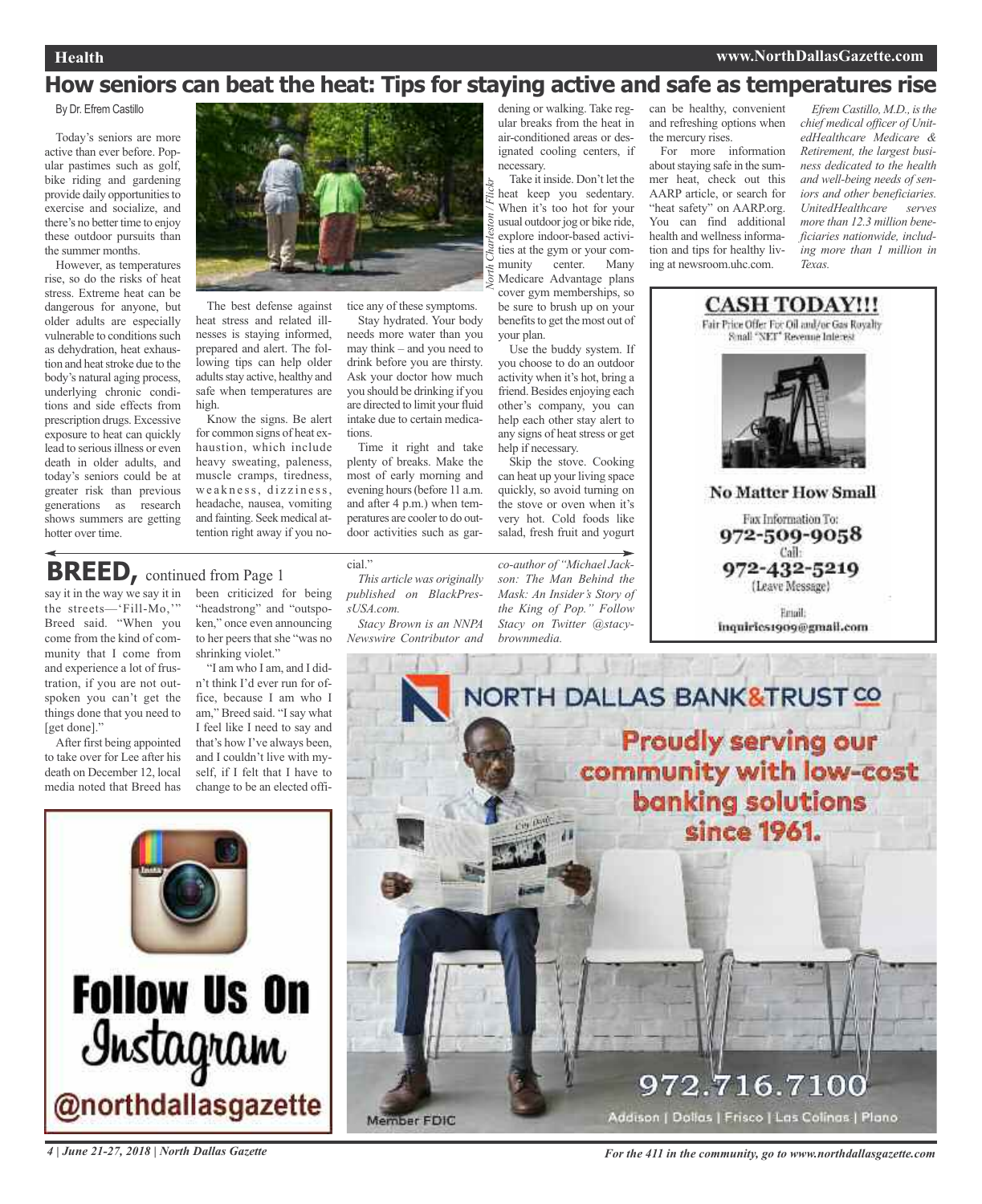#### **www.NorthDallasGazette.com**

## **State Rep. Eric Johnson kicks off Texas' 30th annual Black Rodeo**

On Saturday, June 16, 2018, the African American Museum of Dallas hosted the 30th Annual Texas Black Invitational Rodeo at the Fair Park Coliseum. The

Honorable State Representative Eric and Mrs.Johnson served as Grand Marshals for the event. Their two young sons, William, age 4, and George, age 9 months,

accompanied them in the Grand Entry Parade that kicked off this annual Lone Star tradition.

The Texas Black Invitational Rodeo is a 30-yearold institution in the State of Texas. Saturday's event featured more than three hundred African American cowboys and cowgirls who competed for more than

 $$25,000$  in prize money. Nearly eight thousand people attended the event from all over Texas and the United States.

"This fast-paced sporting

event...provides many of its almost 8,000 viewers with their first glimpse of the historical contribution that

See RODEO, Page 8

# **Lewisville names Kevin Deaver new chief of police**

Lewisville City Manager Donna Barron announced today that Assistant Chief Kevin Deaver has been selected as the next Chief of Police for the Lewisville Police Department. Deaver will succeed Chief Russ Kerbow, who is retiring in August after more than 40 years of service.

"I am extremely humbled by this opportunity to serve the men and women of this department and the community," Deaver said. "I appreciate the confidence city management has in me for this very important role."

Deaver, who has been



with LPD since 1998, was selected after a statewide search that began back in March. As part of the candidate search, the City brought in Southwest Leadership Services, a professional consulting firm that focuses primarily on police and fire promotional assessments.

"I believe that Chief Deaver represents the Lewisville Way in his management style, his commitment to building trust between the community we serve and our city organization and his commitment to employee involvement in the decision-making process," Barron said.

Deaver has more than 29 years of law enforcement experience. He began his law enforcement career with the San Angelo Police Department in February 1989, then joined the Lewisville Police Department in August 1998. During his career, Deaver has worked as a Patrol Officer, Motorcycle Traffic Officer, Canine Officer, Narcotics Detective, Patrol Sergeant, Narcotics Sergeant, Patrol Lieutenant, Community Services Captain, Patrol Captain, Administrative Services Assistant Chief, and the Patrol Operations Assistant Chief. In addition, he served as a field supervisor for the North Central Texas Narcotics Task Force.

"I couldn't agree more with Ms. Barron and the selection of Kevin Deaver as our next chief of police," Kerbow said. "He is a man of great commitment, moral character and integrity. Chief Deaver will certainly carry our department forward following the Lewisville Way and remains committed to the department's values of Duty, Honor, Service and Commitment."

Deaver has a Bachelor of Arts and Applied Sciences with a concentration in Criminal Justice, Public Affairs/Community Service, and Sociology from the University of North Texas. Deaver also is a graduate of

SPECIAL EXHIBIT

the Institute for Law Enforcement Administration's School of Police Supervision and Management College and the FBI-Law Enforcement Executive Development Association Trilogy Series. He holds a Master Peace Officer Certification from TCOLE.

Currently, he serves on the Executive Board of Directors for Youth and Family Counseling and is a member of the Lewisville Noon Rotary Club.

Chief Deaver will officially take over as Chief of Police on Wednesday, August 22.

## **DART Chief Information Officer named Executive VP, Chief Administrative Officer**

Dallas Area Rapid Transit is promoting Nicole O. Fontayne-Bárdowell to Executive Vice President, Chief Administrative Officer (CAO). She joined the organization four years ago as the Chief Information Officer (CIO).

Fontayne-Bárdowell succeeds Chief Financial Officer David Leininger in the top administrative role. Leininger retired earlier this year. In her new capacity she will oversee Human Capital, Information Technology, Marketing and Communications, and Procurement.

As DART's CIO, Fontayne-Bárdowell helped deploy the first DART interactive kiosk at Dallas Love Field airport and other technologies to improve customer experience. Immediately prior to joining DART, Fontayne-Bárdowell was an Engagement Manager with the Everest Group. She also served previously as a managing principal with Magellan Associates LLC. She initiated the role of CIO of Broward County in Fort Lauderdale, FL.

She has previously been included in CIO Magazine's "Top 100 Award: Innovation for Growth." Fontayne-Bárdowell holds a B.A. in Political Science from Roosevelt University in Chicago and an M.P.A. in Public Administration from Nova Southeastern University.

## **Dallas County Libertarian Party announces slate of 2018 candidates**

The Libertarian Party of Texas recently held precinct, county, district, and state conventions to nominate candidates for offices at all levels. The Libertarian Party nominates candidates by convention instead of by Primary Election, so each candidate vied for nomination at the appropriate level convention.

The Libertarian Party, which stands for minimal government interference,

social tolerance, restoration and protection of constitutional freedoms, and privatization of many government functions, identifies itself as the Party of Principle. Locally, The Libertarian Party of Dallas oversees the party's activities under the leadership of County Chair, Curry Taylor.

In local races, Alberto Perez is running for County Commissioner and Preston Poulter is the Libertarian candidate for County Judge Candidates for U.S. House of Representatives are Ken Ashby (District 4), Jacob Leddy (District 12), Mike Kolls (District 24), Mark Boler (District 26), Shawn Jones (District 30), Melina Baker (District 32), and Jason Reeves (District 33).

State Board of Education candidates are Aaron

See SLATE, Page 6



The Sixth Phoe Vanners at Dealey Page. The existence was connectly Converce Center with appart their folly trages.<br>Thats, Cast Straghton White House Protographs, John P. Sennich Principal Literary and Massacr, Souton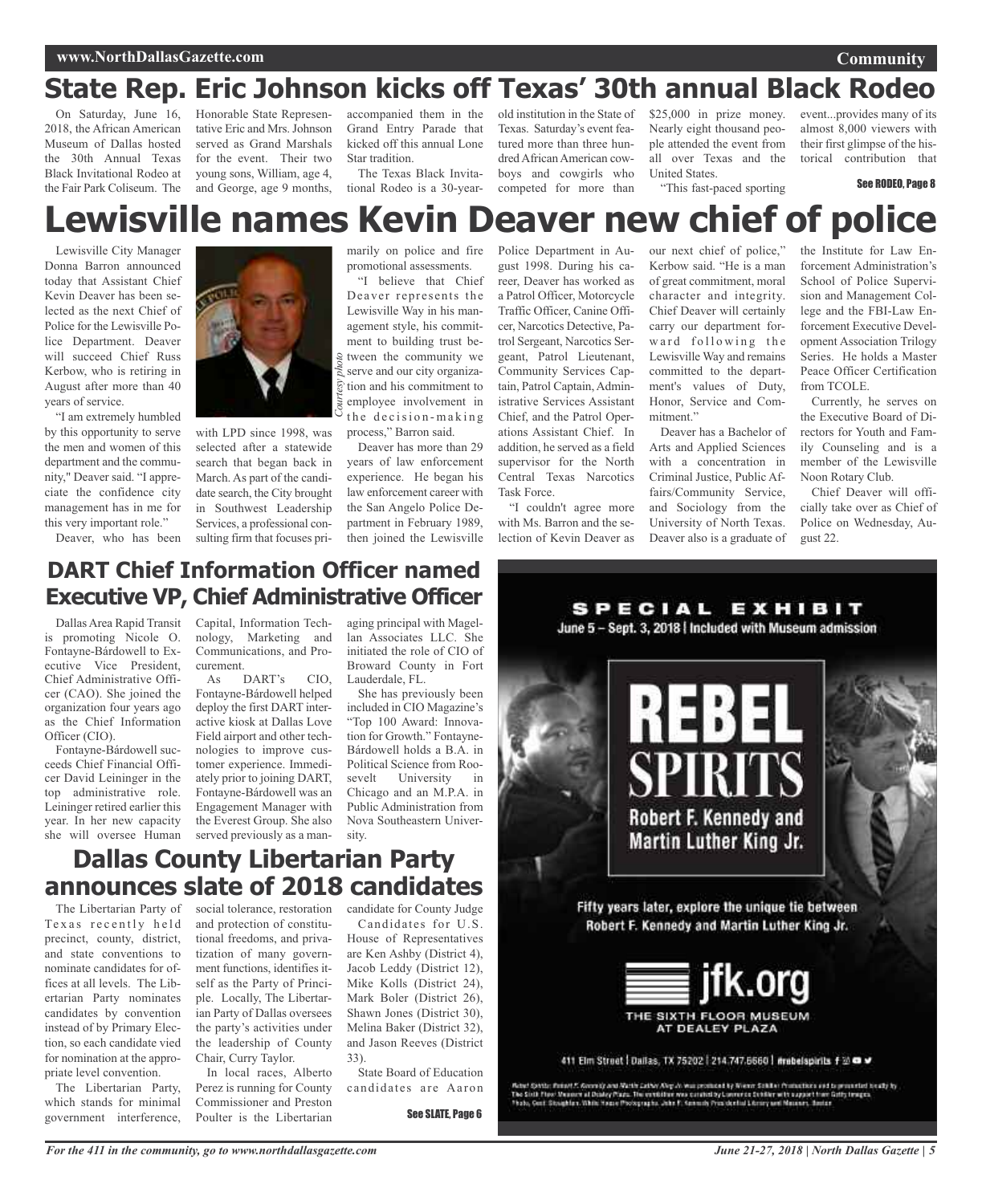## **Dallas ISD heats up during the Summer**



Students may be on summer break, but efforts to support our children remain in full effect. It's one of the things I admire most about Dallas ISD - it's always working hard to provide

services and opportunities for the families in our communities. **Summer Meals Program**

An unfortunate reality is that many students districtwide depend on meals provided during the school day as their primary source for nourishment. So, while most families are enjoying summer vacation, this break in the school year can mean hunger for others. In an ef-

fort to close this gap, Dallas ISD is partnered with the United Way of Metropolitan Dallas and the Texas Hunger Initiative to provide no-cost breaks and lunch at campuses citywide.

More than 200 Dallas ISD schools are serving meals over the summer. Click Here to find the District 6 location serving free breakfast and lunch near you.

#### **Summer Connection Fairs**

Schools in District 6 are leveraging flexible summer schedules to connect with families at their Summer Connection Fairs. These events are a great opportunity to learn about the schools in your neighborhood, the programs they offer and community involvement opportunities. Visit dallasisd.org/summer-

connection to learn when your school of interest will host it's Summer Connection Fair.

## **It's Not Too Late To Enroll**

Data shows that students who attend Dallas ISD pre-K and stay with the district significantly outperform their peers by third grade. That's why more than 8,000 students have already registered for Dallas ISD pre-K and kindergarten. District 6 is

home to multiple campuses that provide tuition-based early learning opportunities and tuition-free opportunities for eligible families.Take advantage of this chance to give your future scholar a head start. More information on the application process and requirements can be found at prekdallas.org/.Also, the Pre-K–Kinder Hotline is available to answer any questions: 214-932-7735.

## **Study highlights 45 years of distance learning led by DCCCD's LeCroy Center**

The Dallas County Community College District's R. Jan LeCroy Center has seen it all and done it all when it comes to learning beyond the confines of a bricksand-mortar classroom. Delivering distance learning from its most basic tools by phone, the center has built a history of advancing learning with advancing technology to deliver online programs to students whenever and wherever they need it to earn a college credential.



Those milestones are featured in the May 2018 edition of Instructional Tech-

emerging organizations in

nology Newsletter, on ITC's website and in a case study titled "DCCCD: Progress in Distance Education – 45 years of Teaching and Learning with Technology" by freelance writer Julia Dyer.

The study examines the evolution of distance learning provided by DCCCD from 1972 to 2017, an idea embraced by DCCCD's former chancellor, Dr. R. Jan LeCroy, the center's namesake.

"Since DCCCD began producing and delivering telecourses in the early 1970s, our district has been recognized for its innovative ways to teach with technology," said Dr. Pam Quinn, provost for DCCCD's LeCroy Center.

She added, "Through the years, faculty members working with the LeCroy Center have adopted many technologies to reach students who could not or would not come to campus.

Knowing that the collective work done by many talented innovative educators has helped transform education has truly been exciting."

From the 1970s and beyond 2000, DCCCD's LeCroy Center for Educational Telecommunications not only offered telecourses locally to students; it also produced and distributed them nationally, becoming a top provider in the U.S.

As the years passed, the

technologies ramped up, too, using satellites, oneway video/two-way audio, cable (faculty teaching classes on cable from the LeCroy Center), web conferencing, instructional television with fixed-service channels, CD-ROM, video disc, modem classes and full-spectrum use of the internet.

For more information, contact Quinn by email at pquinn@dcccd.edu or by phone at 972-669-6600.

## **Moody Fund For The Arts awards grants to 36 small Dallas arts groups**

The Moody Fund for the Arts (MFA) recently announced that, in its first year, the fund is awarding \$150,000 in grants to 36 small Dallas arts organizations. The fund also announced that the total award amount is a 50% increase over the previously announced \$100,000, allowing the MFA to provide more grants to cultural groups.

"These organizations and their proposals show what an exciting time this is for Dallas' arts community, and the cultural impact these grants will have throughout the city," said Francie Moody-Dahlberg, chair and executive director of The Moody Foundation. "We are honored to support this vibrant, dynamic cultural scene."

The grants range in size from \$3,500 to the first-year maximum of \$7,500. They support a strong cross section of the many small and

the vibrant cultural ecosystem of the nation's ninthlargest city. Some awards will help fund world premieres, commissions and diversity projects, and some will provide general operating support. The selected projects comprise a wide range of genres, as well as ethnic and culturally specific groups, many targeting culturally under-served communities. Performance venues include Moody Performance Hall, the City's cultural centers, community spaces and neighborhoods across Dallas.

"These grants will be a shot in the arm to boost the health of these small organizations and our cultural ecosystem," said Mayor Mike Rawlings. "It is exciting to see the wide range of groups and projects the Moody Fund for the Arts is helping, and that this visionary fund will be there to support them year after

year."

The award amount was increased this year from \$100,000 to \$150,000. This was made possible after The Moody Foundation surprised everyone last December by fully funding the \$10 million gift establishing the MFA's endowment. It was originally to be paid out at \$1 million a year over ten years.

"We're grateful and excited that The Moody Foundation was able to accelerate their generous funding," said Gail Sachson, a member of the MFA Executive Committee. "We believe we've achieved the goal of providing support for impactful proposals, and from a diverse range of groups who serve many different parts of our city."

MFA was created to provide grants to small and emerging Dallas arts groups that are supported by the City of Dallas Office of Cultural Affairs and have

annual budgets of \$1 million or less. 2018 Moody Fund for the

Arts Award Recipients Academy of Bangla Arts and Culture

 Anita N. Martinez Ballet Folklorico

Arga Nova Dance

 The Artist Outreach, Inc. Avant Chamber Ballet

 Bandan Koro African Drum and Dance Ensemble

 Bruce Wood Dance Project

 Cara Mía Theatre Co. Chamber Music Inter-

national Children's Chorus of

Greater Dallas Color Me Empowered Creative Arts Center of

Dallas Dallas Chamber Sym-

phony

 Dallas Film Society Dance Council of

North Texas Dark Circles Contem-

porary Dance

Echo Theatre

 Fine Arts Chamber Players

 Indian Cultural Heritage Foundation

 Kitchen Dog Theater Company

 Museum of Geometric and MADI Art

New Texas Symphony

Orchestra Sammons Center for the Arts

 Second Thought Theatre

 Shakespeare Dallas 700 N. Peart Street I Suite N1800 I Dallas TX 75201 I www.MoodyArts-Fund.org I 214-978-2840

 Soul Rep Theatre Company

SPARK! Dallas

- Teatro Dallas
- Teatro Flor Candela Texas Winds Musical
- Outreach, Inc.
	- The Writer's Garret
	- Turtle Creek Chorale
	- Undermain Theatre
	- Uptown Players, Inc.
	- USA Film Festival
	- WordSpace

**SLATE,**

continued from Page 5

Gutknect (Place 11) and Rachel Wester (Place 12).

Candidates running for the Court of Criminal Appeals include William Bryan Strange III for Place 1 and Mark Ash for Place 8.

Neal Dikeman is the Libertarian candidate for U.S. Senate.

Mike Wright is running for Railroad Commission, Matt Pina is the Land Commissioner candidate, and Richard Carpenter will vie for Agriculture Commissioner.

The following candidates are running for single seat state-wide offices: Ben Sanders for Comptroller, Michael Ray Harris for Attorney General, Kerry

McKinnon for Lieutenant Governor, and Mark Tippetts for Governor.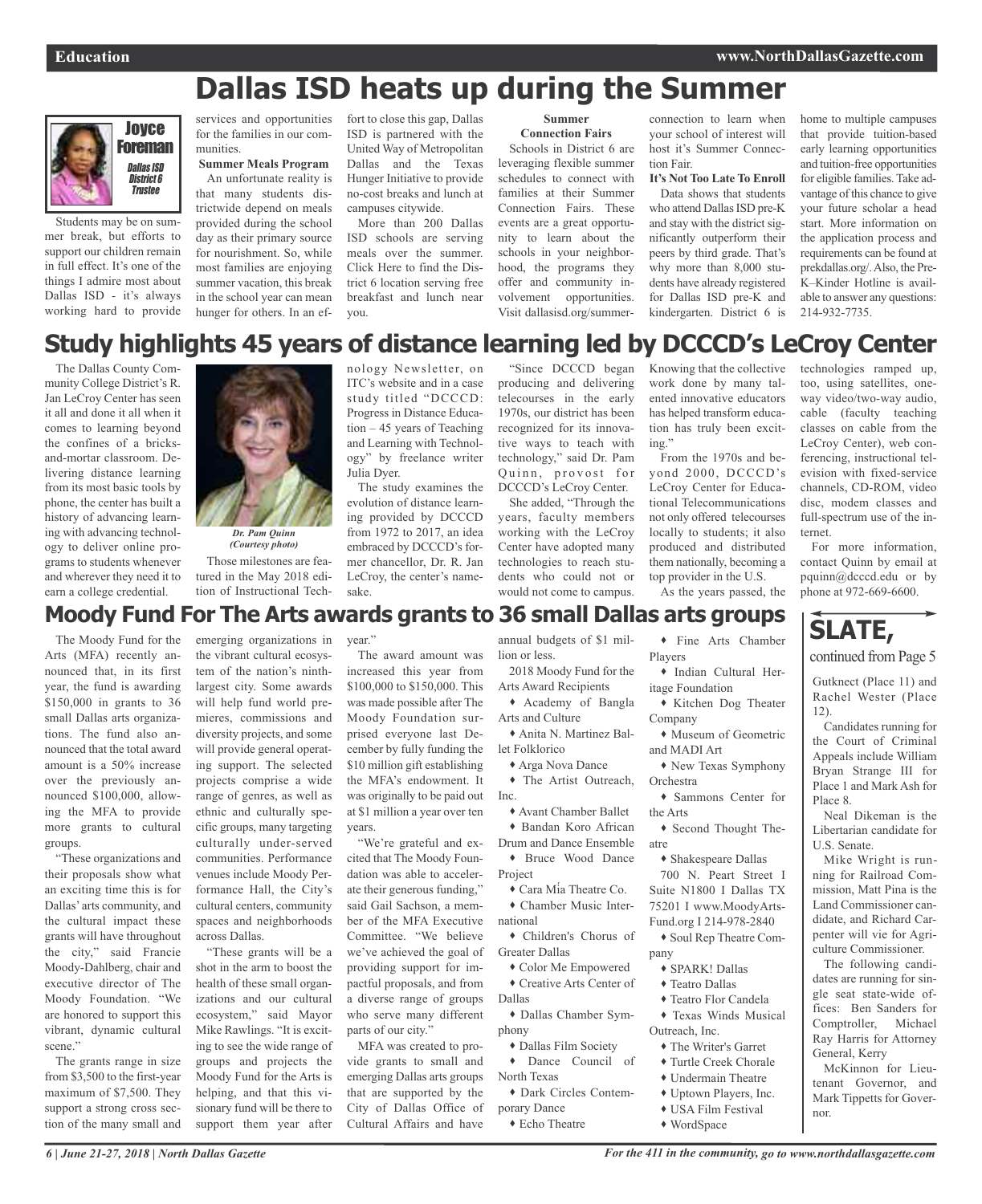# Prepare  ${\bf Prosper}$

## ırt 2. Responsible Home Buying

Purchasing your first home could be another way to build your wealth. But lack of knowledge about the process may stop some from achieving their homeownership dreams. But if you're ready to put down roots, these eight tips may be able to help you prepare, and prosper now and into the future.

#### **Z** Consider your personal situation

Make sure you're ready to take on the financial responsibilities of managing a mortgage, insurance, property taxes, utilities, and ongoing home maintenance before you buy.

## $5$  Prepare for down payment and closing costs

A down payment is required for most foan programs. However, a 20% down<br>payment is not mandatory. In fact, qualified homebuyers may be able to put down as little as 3%. You should also prepare to cover closing costs, which could be another 3% to 5% of your loan amount.

## Buy only what you can manage

A prequalification from a home mortgage consultant will help you understand your price range so you don't fall for a house outside of your price range.

## Take advantage of programs

You may qualify for down payment assistance or even lower your mortgage costs by researching and applying for homeownership grants.<br>loans, and tax credits.

## Don't slop the inspection

Home Inspections often identify problems related to the age and construction of the home including a sinking foundation, or simply a broken dishwasher.

#### Understand your borrowing choices

You have a lot of options when it. comes to choosing your loan type so be sure to understand the difference between conventional and FHA. (Federal Housing Administration) loans, and short and long term, fixed or adjustable rate loans.

## Keep an eye on interest rates

When shopping for the best rates be sure to also compare the APR. The APR includes certain fees and represents the cost of the loan on an annual basis.

#### Meet with a Home Mortgage Consultant

Get help demystifying the home List halp demystriying the nome<br>buying process. A Wells Fargo Home<br>Mortgage Consultant can help you<br>find Toans, terms and programs that may be right for you.

Through our Advancing Homeownership<sup>ssi</sup>effort, we hope to impact the declining homeownership rate among African Americans.<br>We've committed to helping create more than 250,000 homeowners over the rest 10 years by lending a

Get more tips to prosper when the Prepare to Prosper financial series returns with a focus on entrepreneurship.

C 2018 Wells Fargo Bank N.A. All rights reserved, Member FD(C:NWLSR, D 399801)

WELLS **FARGO**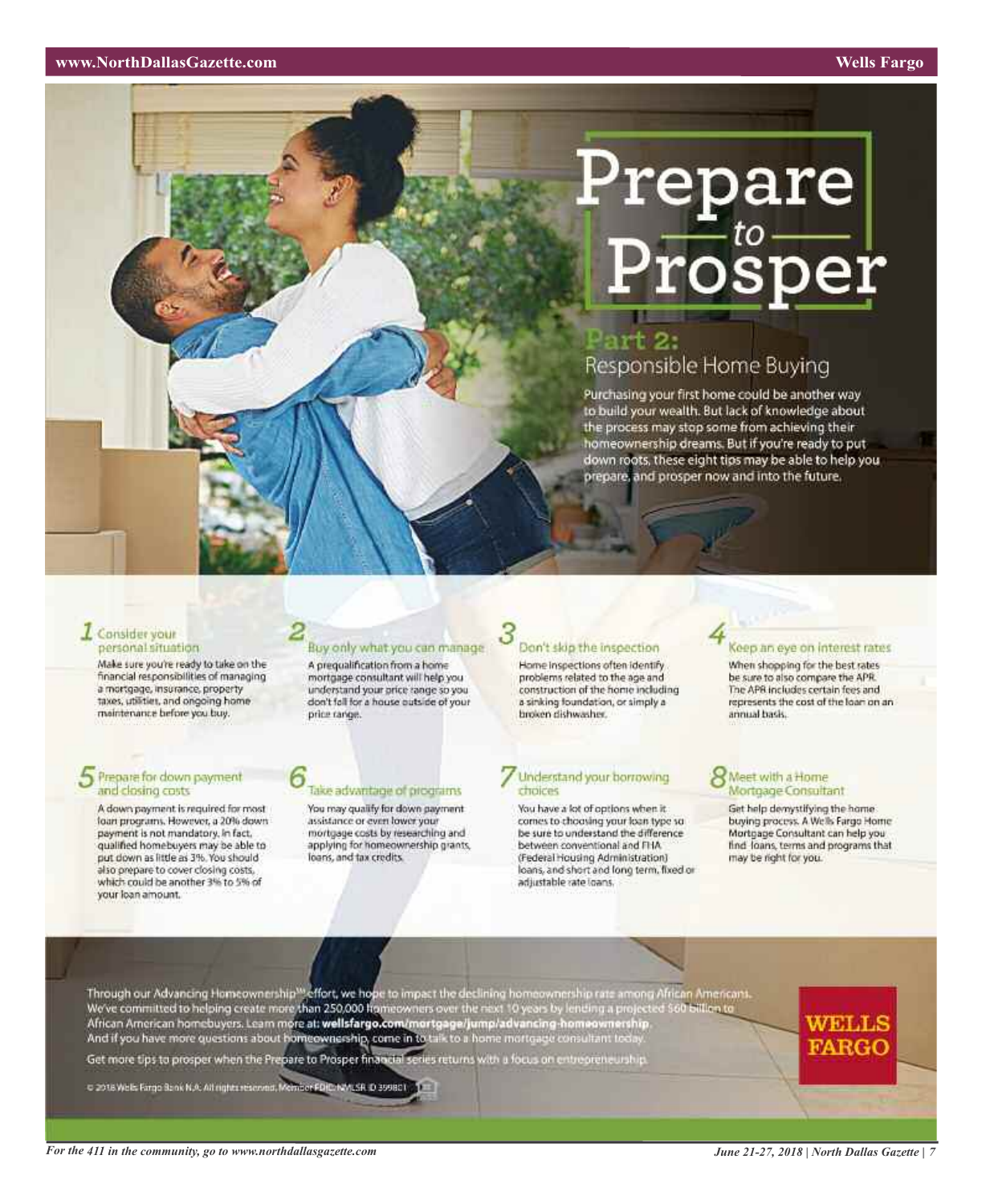## **City Briefs**

#### **Carrollton**

**The Sunday Supper - Ivory Coast Edition** will be hosted by Sunday Supper Foundation on June 24 from 6 p.m. to 8:30 p.m. The authentic Ivory Coast food will be hosted in a beautiful home in Carrollton. ticket donation includes a lovely dinner of authentic Ivory Coast food served buffet style with wine and a welcome cocktail. To reserve your spot, please make y our donation at https://www.paypal.me/Sun daySupperSeries - Suggested tax-deductible donation is \$75 per person. For more information visit Facebook.com/events.

**Dallas**

**The 32nd Annual Taste of Dallas** will take place from June 22 to June 24 at various times at 10110 Technology Blvd E, in Dallas. Taste of Dallas, Dallas' premier summertime food and drink festival, returns for its 32nd year serving up three fun-filled days of great food and music featuring over 50 restaurants and food trucks, 40 music acts on 4 stages, dozens of engaging

and interactive sponsor and exhibitor activations as well as The Foodie Experience with its all-inclusive food and beverage sampling format on Friday night. General Admission Tickets are \$20 dollars at the gate, \$14 at Walgreens. Food/Beverage tickets are available for purchase at event for use at food booths and concession stands. Special Ticket Bundles are available Online Only (www.tasteofdallas.org) for \$40 that include 1 day entry into Taste of Dallas, 30 food/beverage tickets and a souvenir tasting mug.

**Irving**

**The Uptown Harlem: The Creative Soul of Fashion** will be hosted on June 23 from 3 p.m. to 8 p.m. at Avocado Restaurant & Lounge, in Irving. Spend a day in Uptown Harlem where a venue will be transformed into an enchanting oasis of fashion, rhythm, glamour, art, culture and a marketplace featuring some of the latest and exciting brands from vendors across the country. Positioned along the Mandalay Canal

in downtown Las Colinas, a lavish and beautiful town will emerge taking inspiration from a bygone era and into the 21st century. Admission is free with  $R$ ,  $S$ ,  $VP$ For more information and to RSVP visit www.uptownharlem.eventbrite.com.

#### **Plano**

A **Black Music Month Celebration** will take place on June 27 from 5 p.m. to 11 p.m. at Blue Martini, in Plano. On behalf of the African American Employee Resource Group (ERG) at D.r Pepper Snapple Group, IBM, Toyota, PepsiCo Mosaic and LCUPN they are inviting you out for a great evening of Networking, Music, Food, and Libations in celebration of Black Music Month! Live R&B and Jazz Performances by Natural Change from 5:00 to 7:00 PM! Complimentary Bites and Half priced Cocktail Specials! Free Admission all are welcome.

#### **Frisco**

**The Brown Skin Spoken word & Music Showcase** will be hosted by Frisco

## **RODEO,** continued from Page <sup>5</sup>

African Americans contributed to the settling of the western United States," stated a spokesperson for the African American Museum of Dallas.

State Representative Eric Johnson has released the following statement about the event.

"My wife Nakita and I were peacock proud to serve as Grand Marshals for the 30thAnnual Texas Black Invitational Rodeo, a proud Texas tradition that takes place right in the heart of Dallas and in my legislative district. We thoroughly enjoyed this celebration of Black culture with our two young cowboys, William and George," stated Representative Johnson.

The African American Museum of Dallas, the annual host of the event, was founded in 1974 and is dedicated to the display and preservation of African

American cultural, historical, and artistic materials. It is the only museum of its kind in the Southwestern region of the United States. For more information about the Texas Black Invitational Rodeo, contact the African American Museum of Dallas at (214) 565-9026.



*Rep. Eric Johnson and his family were on hand to open up the rodeo season. (Courtesy photo)*

School of Music on June 23 from 8 p.m. to 10 p.m. at Frisco School of Music, in Frisco.

This evening will feature a unique evening of cultural enlightenment. Tickets includes complimentary

wine & refreshments. to regisiter visit Facebook.com/events/17919904 6114369.

**www.NorthDallasGazette.com**



For information about the Army ROTC program at Texas Christian University,<br>please contact Eddie Smith at<br>eddie.smith@tcu.edu, call 817-257-6461<br>or visit goarmy.com/rotc/le98.

No. I've of the the the Children Sheller wome, we can be ready



*For the 411 in the community, go to www.northdallasgazette.com*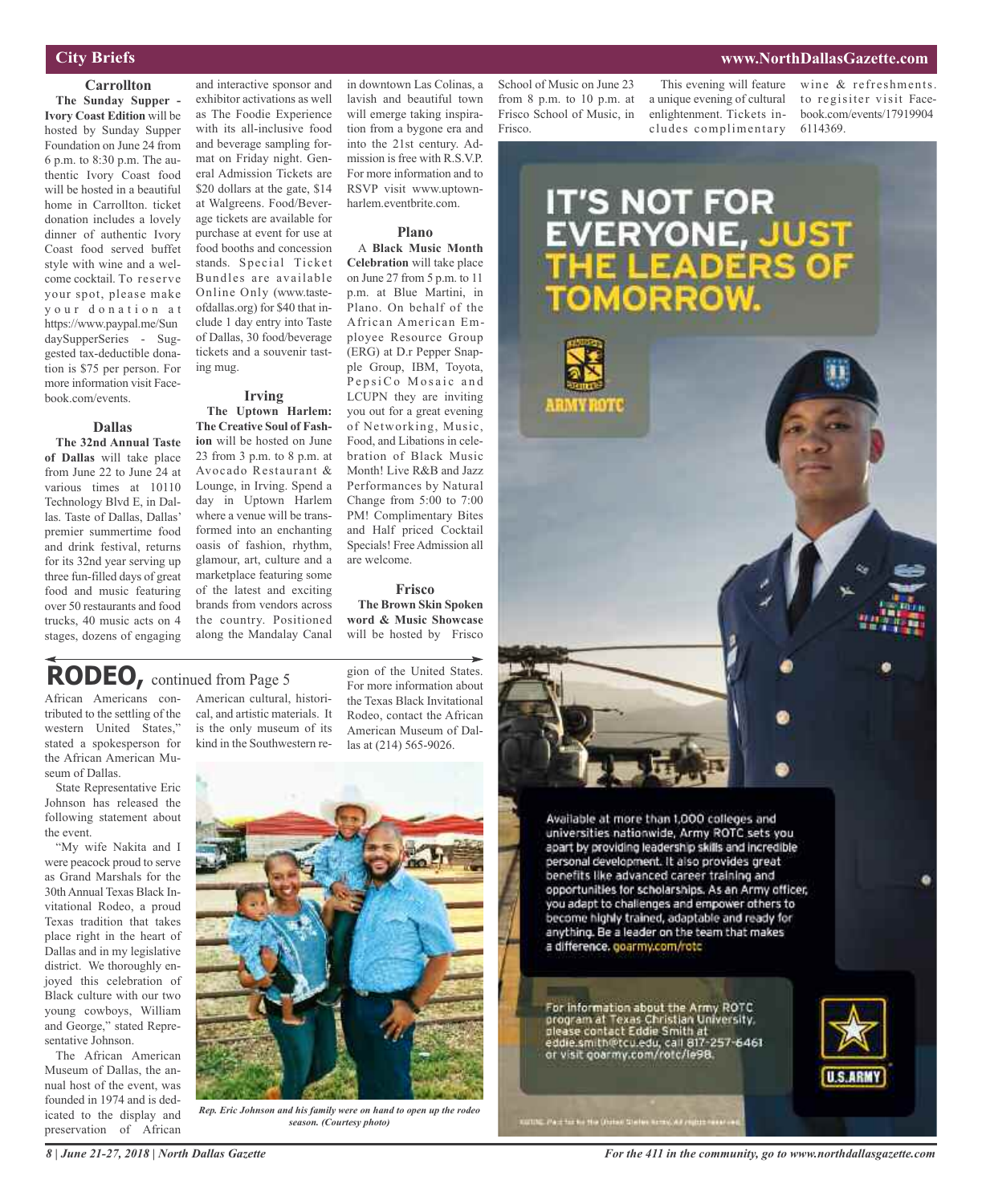### **www.NorthDallasGazette.com Entertainment**

## **Bishop Arts Theatre Center celebrates 25 years with Silver Threads Season**

*David*

*Wilfong / ND*

*G*

Oak Cliff's premiere multicultural and multidiscipline center for the arts, Bishop Arts Theatre Center (BATC), is celebrating a milestone this year with the announcement of its 25th Anniversary Silver Threads Season. Executive Artistic Director Teresa Coleman Wash and Board of Directors President Boderick Hall announced this morning a season that is filled with theatre, jazz, special events, a speaker series, arts education initiatives and the return of Langston Hughes' Black Nativity for its 15th year on stage with Bishop Arts Theatre Center. Founder and Executive Artistic Director Teresa Wash was jubilant with the announcement stating, "For 25 years the Bishop Arts Theatre Center has been a cornerstone of the arts & cul-



ture in our community. We have been intentional about being more than a theatre, our goal has been to be a neighborhood resource center for the arts. We are thrilled to celebrate this milestone anniversary!"

"As Board President of the Bishop Arts Theater Center, I am excited to announce that

The Theater is celebrating its Silver Anniversary this season. The Theater has effectively served urban communities in Atlanta and Dallas with outstandingArts Education, inspirational Speaker Series and world renown Jazz Concerts," offered Hall.

The theatre season will feature 5 productions including the return of the critically praised Female Playwright Festival, 2 Regional Premieres, a Dallas Premiere by Fort Worth Playwright & Amphibian Productions Artistic Director Kathleen Culebro, and of course Langston Hughes'Black Nativity that has become a holiday tradition for countless people in the Dallas community. "The Bishop Arts Theatre

Center has a long and rich legacy of engaging in topical questions of today's live performances while giving a platform to local and regional artists," cited Wash.

In its ever-evolving stable of education initiatives, BATC will host a Spring Break production Camp that will culminate in a full-scale production on the Bishop Arts Mainstage. Through the

course of the week, students will work with a professional stage director and designers as well as mentor with BATC Staff toward the final goal of a full production.

The organization will continue with it's Silver Stories program, a new initiative that targets the health of seniors that are negatively affected in our community, by actively engaging them in arts workshops designed to stimulate the body, minds, and souls through creative writing, improvisation, visual art, and storytelling.

With the 25th anniversary season, Bishop Arts Theatre Center is celebrating the story of Teresa Coleman's passion and vision that started as a small Atlanta based dinner theatre and how it evolved and matured into the ground-breaking institution it is today. President Hall concluded, "The driving force behind our award-winning cultural direction is Artistic Director Teresa Wash. Teresa's dedication to the arts and BATC, specifically guarantees that the 25th year of artistry will be one of the most innovative, indulgent, and inspiring in its history. This season's line up will not disappoint."

All performances are presented at the Bishop Art Theatre Center located at 215 South Tyler, TX 75208. Show times vary per production, please visit www.bishopartstheatre.org to verify dates and times. General Admissions fees are \$18 to \$30. Discount tickets are available for groups of 15 or more and may be purchased by calling (214) 948-0716.



**Enter to Win! Ticket Giveaway**

*NDG Entertainment Ticket Giveaway!!! Visit us on Facebook to win tickets to the the hottest events in Dallas/Fort Worth!!!!*

*Do you have an upcoming event? Contact NDG Entertainment at marketing@northdallasgazette.com*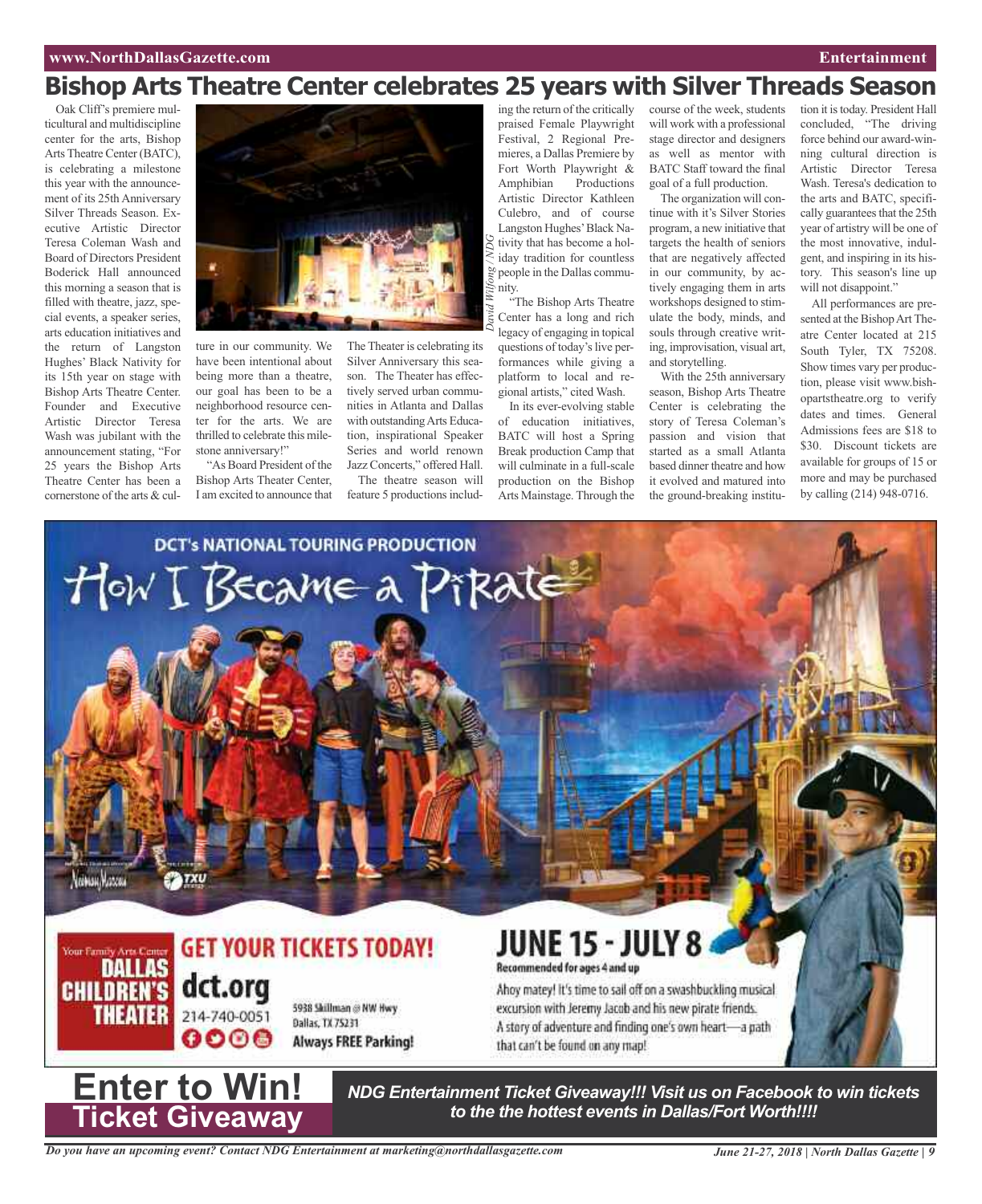## **Landmark exhibit – Slavery at Jefferson's Monticello: Paradox Of Liberty – coming to African American Museum, Dallas At Fair Park Sept 22-Dec. 31**

What is promised to be a groundbreaking exhibition with a powerful message, Slavery at Jefferson's Monticello: Paradox of Liberty is coming to the African American Museum, Dallas at Fair Park (3536 Grand Ave. in Dallas) from Sept. 22-Dec. 31.

Dallas will be the first city to host the updated touring exhibition, which brings to life the story of slavery at Monticello through more than 300 objects, works of art, documents and artifacts unearthed at the storied plantation. The exhibition features new items never seen outside of Monticello, including a special feature on Sally Hemings, one of the most famous African American women in American history. As an enslaved woman at the age of 16, Hemings negotiated with one of the most powerful men in the nation ensuring

AT&T

**ARTS CENTER** 

**PERFORMING** 

Enriching your life. Enriching the commands,



*This landmark exhibit features artifacts, illustration and narrative depicting the life of Sally Hemmings and all slaves who lived at Jefferson's Monticello. (Photo: Stacey Evans)*

she would receive "extraordinary privileges" and achieve freedom for her children. Jefferson fathered at least six children with Hemings, four of whom survived to adulthood.

"I urge everyone to make time to see this exhibition to learn from America's often contradictory history. Slavery at Thomas Jefferson's Monticello: A Paradox of

Liberty brings to life the personal stories of those slaves owned by the author of the Declaration of the Independence," said T.D. Jakes, senior pastor of The Potter's House and honorary chair of the Dallas exhibition. "The exhibition raises questions about how a new nation – founded on the principles of liberty and equality – could justify 20

percent of its population living in bondage. This is a very compelling presentation with untold stories that everyone needs to see, hear and experience first-hand."

Slavery at Jefferson's Monticello: Paradox of Liberty is an exhibition that uses Monticello, the home and plantation of Thomas Jefferson, to explore the dilemma of slavery and the lives of the enslaved families and their descendants. The exhibition presents Monticello as a microcosm of the American story – a lens through which to understand the complicated dynamics of America's founding, and the ways in which the legacies of slavery continue to shape the nation.

Thomas Jefferson's iconic words in the Declaration of Independence – "all men are created equal" – inaugurated a new nation defined by principles of freedom and self-government, while a fifth of the population remained enslaved. Jefferson called slavery "an abominable crime," yet he owned 607 people over the course of his lifetime. This exhibition uses the power of place and ideas at Monticello to grapple with the paradox of slavery in an age of liberty. Most notably, Slavery at Jefferson's Monticello brings individuals and families out of the shadows of chattel slavery, pulling from more than 50 years of archaeology, documentary research, and oral histories to fill in the critical human dimension missing from many resources on slavery in the United States. Through the exhibition, visitors "meet" members of six families who lived and labored at Monticello, as well as their descendants. Their family stories form a narra-

tive arc from slavery to freedom that reflects the trajectory of the nation at large – an ongoing journey to realize the foundational promise that "all men are created equal."

Paradox of Liberty briefly examines Jefferson's views, actions and inaction on slavery, and then focuses on the enslaved individuals and families who lived and labored at Monticello. In addition to objects belonging to Jefferson, more than 300 archaeologically recovered artifacts elucidate the lives and work of six enslaved families, making for a visually rich, powerful presentation. Using material from the Getting Word Oral History Project, the exhibition follows the families through Emancipation into the present.

"The popular story, how-

See EXHIBIT, Page 11

A powerful evening exploring traditional spirituals and writings by Hamet Tubman and Frederick Douglass:

# **KATHLEEN BATTLE**

SPIRITUAL JOURNEY  $\Lambda$ THURSDAY, JUNE 28 WINSPEAR OPER

ON SALE NOW!

MEMBERS GET THE BEST SEATS! CALL 214 978 2888 TO JOIN TODAY

ATTPAC.ORG I 214.880.0202 **BATRY CLERAL INSIDE** 

*10 | June 21-27, 2018 | North Dallas Gazette*

*Do you have an upcoming event? Contact NDG Entertainment at marketing@northdallasgazette.com*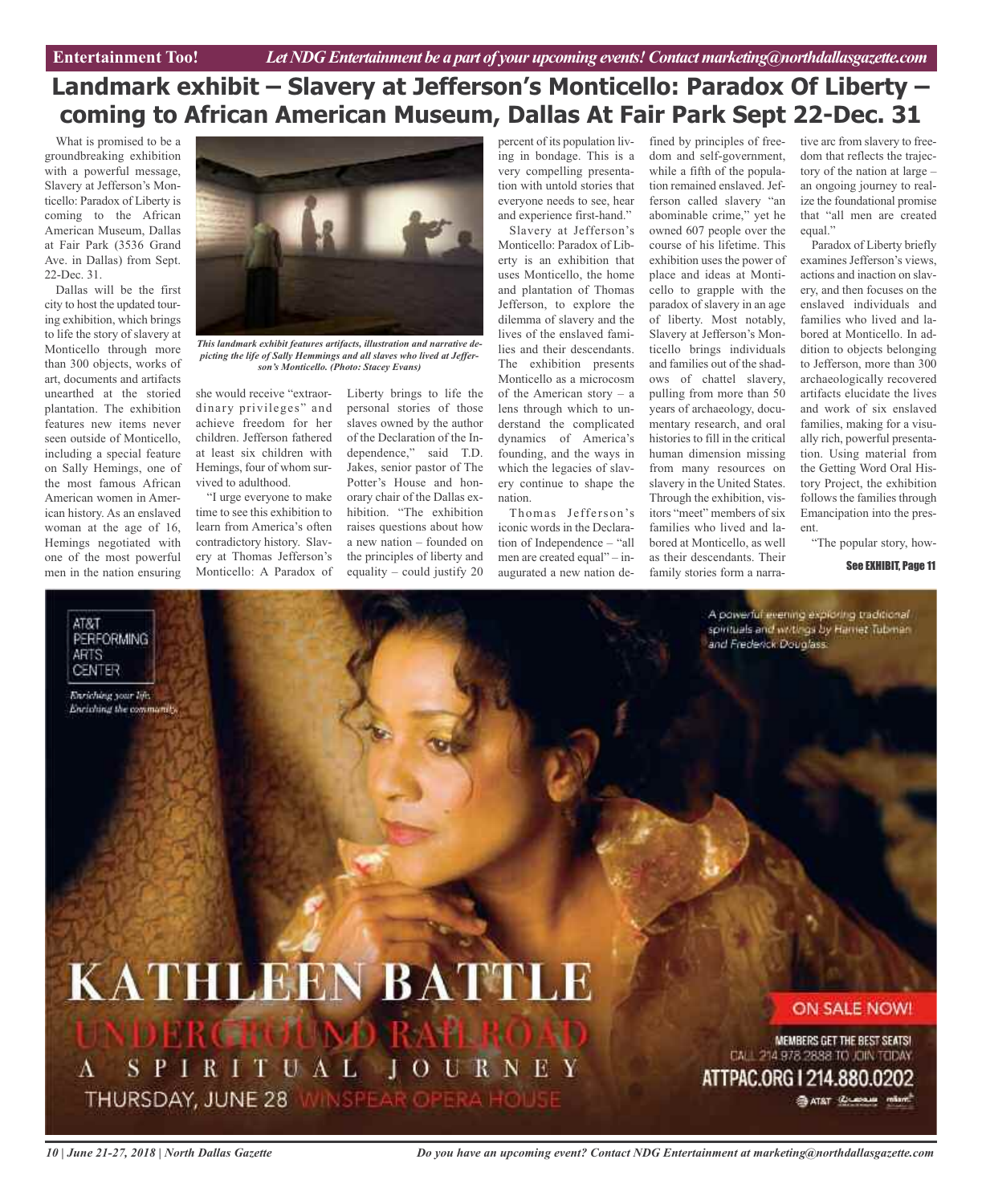## **NDG Book Review: Us Against You is a hard book to put down**

#### By Terri Schlichenmeyer

You're going down.

Down, defeated, beaten, and sent home. You're losing, not winning, and you need to know how it happened so it won't happen again. Winners are champs, losers are chumps, and the latter is no fun. Besides, as in the new book "Us Against You" by Fredrik Backman, losing can take an entire town down with you.

Hockey was everything for Beartown.

Until it wasn't.

Back when the Bears were about to launch their team onto a national stage,



Beartowners were riding high. Nobody could talk about anything but hockey, until Kevin Erdahl was arrested for raping Maya Andersson. Maya lost her childhood, the Bears lost the game, Coach lost his job,

the town lost their team. Beartown hockey would be absorbed by Hed, the next town over and Beartown's most hated rival.

Peter Andersson knew that everyone in Beartown blamed him for this – everyone, except the few who stood up for Maya and those who understood that he was a father before he was a coach. Now Peter watched everything fall around him, including his daughter, who seldom came home anymore; and his son, who carried anger around like an oxygen tank. Peter's call to the police that night last winter ended a lot of things: friendships, futures, businesses, relationships. But what else could he do?

Not much, until he was given a lifeline.

Richard Theo always got what he wanted. And what he wanted was political office, power, and money from Beartown, without being blamed for anything that might happen while he achieved it. Years before, he'd learned that if he could determine someone's deepest wishes, he could manipulate them for his own gain. Theo had become good at it, and Peter wore his wishes on his sleeve.

But, though Theo demanded it, could a lesbian coach, a few uncontrollable players, and some "hooligans" finish what Peter had been unable to do? What price was he willing to pay for himself, his family, and his town to get his club back?

Okay. Just so we're clear on "Us Against You": this is what it's like to have your heart torn from your chest, tied with a string, and played with like a yo-yo.

This is what it's like to be amused and teased, hurt and prodded and dangled by a narrator that will remind you of a red-nosed reindeer's snowman. And you're going to love every second of it because author Fredrik Backman has you

on that string: pull up, and you're laughing at a razorkeen observation on one of the characters. Spin down, and you're so inside that character that you feel the sharpness of their pain.

*NDG* **Book Review**

The space between the two is where you'll find one of the better novels you'll read this year.

"Us Against You" is a sequel to last years' "Beartown," and while Backman gets readers upto-speed pretty quickly, you'll be happier if you read the first book first. Do that, then come back quick because once you've got this book in-hand, it's not going down.

## **State Fair of Texas seasonal job applications now available online**

The 2018 State Fair of Texas® is just a few months away, and Big Tex is officially looking for job applicants. Seasonal job applications are now available online for a variety of departments and positions. The State Fair is a beloved Texas tradition, so it's easy to see why working at the Fair is just as fun as attending the annual event.

The Fair provides more than 6,000 seasonal job opportunities every year, with approximately 1,800 people employed directly by the State Fair of Texas. The minimum wage for job openings paid by the State Fair of Texas for 2018 is \$10/hour, raised from \$8.50/hour in 2017. As the annual event is a collection of small businesses, the remaining seasonal positions report to independent contractors including conces-

sionaires, ride operators, and vendors. Applications for seasonal positions can be found online, with opportunities available in the following areas: Clean Team, Commercial Vendor Booths, Coupon Sales, Creative Arts, Food and Beverage, Games, Gates, Greenhouse, Guest Services, Livestock, Maintenance, Plumbing, Public Relations, Rides, and Security.

To apply for a seasonal position at the State Fair of Texas, please visit Big-Tex.com/Jobs. In addition to encouraging job seekers who don't have access to a computer to visit their area public library, the Fair has partnered with several local organizations who will be opening up their computer facilities to those wanting to fill out job applications. Assistance with the application process, resumes, and creat-

ing professional email accounts will also be offered at specific locations through the C.A.R.D. Board Project. Please find details on all participating locations below:

**Cornerstone Baptist Church**, 1819 Martin Luther King Jr. Blvd., Dallas, TX 75215 - (214) 426- 5468 - Monday – Friday, 10 a.m. – 5 p.m.. Saturdays, 10  $a.m. - 1 p.m.$ 

**Cornerstone Kitchen** (with application assistance in partnership with the C.A.R.D. Board Project), 2815 S. Ervay St., Bldg B., Dallas, TX 75215 - (214) 421-5532 - Tuesdays & Thursdays,  $10$  a.m.  $-1$  p.m.

**Frazier House**. 4600 Spring Ave., Dallas, TX 75210 - (214) 324-4443 - Mondays & Wednesdays, 10 a.m. – 2 p.m.

**Martin Luther King, Jr. Community Center**, 2922

## **EXHIBIT,** continued from Page <sup>10</sup>

ever, is usually told from Jefferson's perspective. The objective of this exhibition is a bit different – to convey her life through her eyes. We want visitors to understand Sally Hemings as a person through her family roles as a mother, daughter and sister," added Jessup White. "The goal is for vis-

itors – actual and virtual – to understand her struggle and the struggle of all enslaved people, intellectually and viscerally. While we will reference and summarize her link with Jefferson and its 200-plus-year controversy, the main story is Sally Hemings and her children."

Tickets are \$10 for adults, \$5 for children 3-12, and free for children 2 and under. Also, admission will be free on Thursdays only for seniors 65 and older.

They may be purchased at MonticelloinDallas.com or at the Museum. The exhibition is open Tuesday through Saturday from 11 a.m.-5 p.m. and closed on Sunday and Monday.

Blvd., Dallas, TX 75215 - (773) 606-1147 - Monday – Saturday,  $9$  a.m.  $-1$  p.m.

**Martin Luther King, Jr. Library** (with application assistance in partnership

Martin Luther King Jr. with the C.A.R.D. Board Project), 2922 Martin Luther King Jr. Blvd., Dallas, TX 75215 - (972) 571- 3202 - Wednesdays, 11:30  $a.m. - 2:30 p.m.$ Details related to future

potential locations will be posted as they become available at Big-Tex.com/Jobs. The 2018 Fair runs Friday, September 28 through Sunday, October 21.



*For the 411 in the community, go to www.northdallasgazette.com*

*June 21-27, 2018 | North Dallas Gazette |11*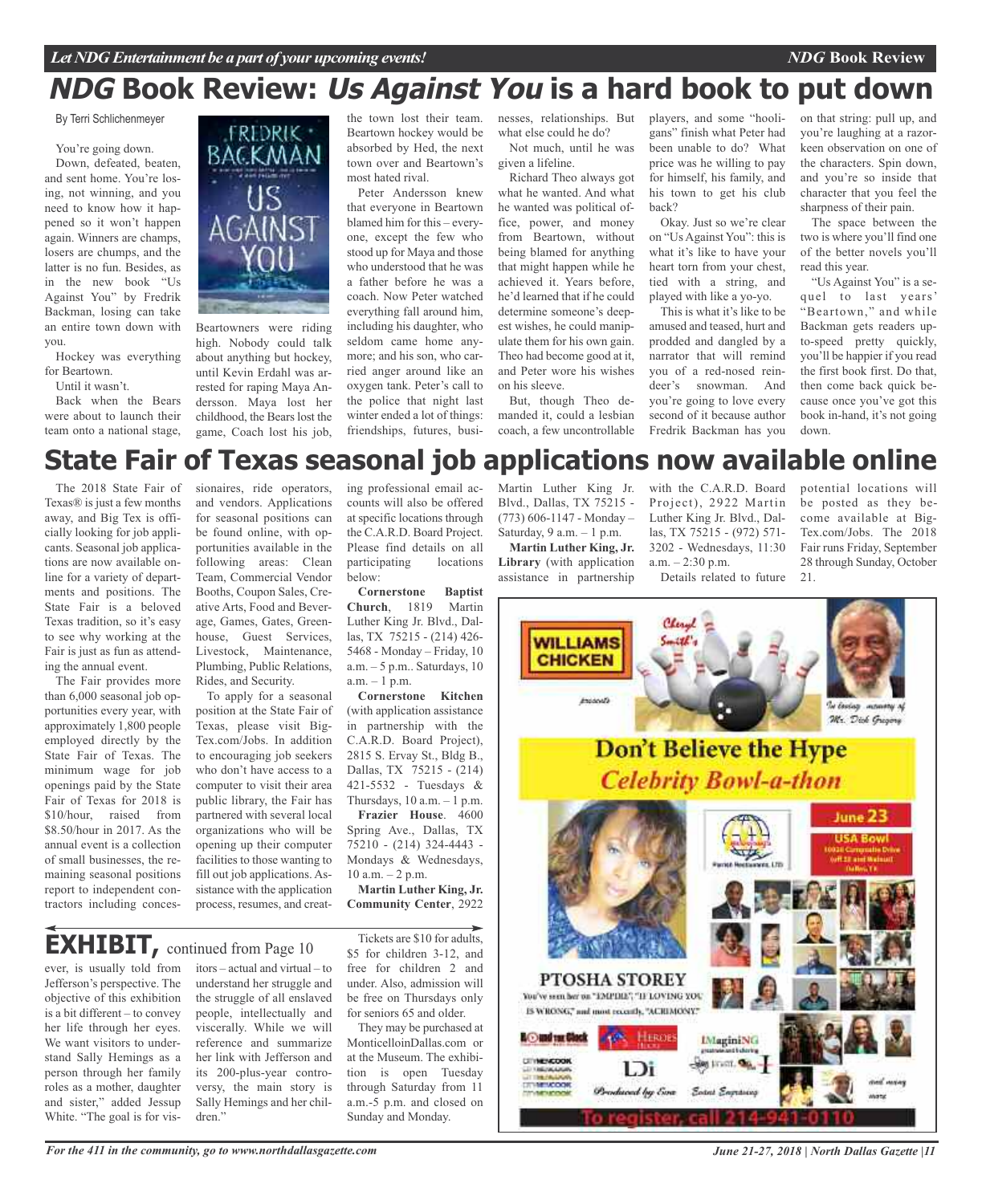# **Cities and states support preserving fair housing rule**

By Charlene Crowell

In reaction to the Department of Housing and Urban Development's (HUD) suspension of an important fair housing rule, a groundswell of national advocacy has emerged calling to preserve the rule and its goals of fair housing for all. To date, and in separate actions, both cities and states are speaking up for the 50-year old Fair Housing Act and the goals that it has yet to achieve.

The AFFH rule took effect in July 2015, after widespread documentation over several years revealed how many HUD grantees made no discernible effort to end segregated housing in their locales. Unless federal courts intervene, the rule suspension will remain in effect until either 2024 or 2025.

On June 5 a total of 12 jurisdictions including six states and six cities advised the U.S. District Court for the District of Columbia of their joint opposition: California, Maryland, Massachusetts, Virginia, Washington State and the District of Columbia joined the cities of Austin (TX), Oakland (CA), New Orleans, Portland (OR), Seattle (WA), and Toledo (OH). Together the jurisdictions seek a halt to HUD's suspension of its own rule.

That same day and in a separate action, New York Attorney General Barbara Underwood and Governor Andrew Cuomo jointly moved to intervene as well, citing HUD's violation of the Administrative Procedure Act in suspending the rule without notice and failing to provide sufficient reasons for the rule suspension. Due to these two violations, the State of New York maintains that HUD has abdicated its duties and responsibilities under the Fair Housing Act.

"As a former HUD Secretary, it is appalling to me that the agency would abdicate its responsibility to fight housing segregation and discrimination and allow this deplorable practice to continue," said Governor Cuomo.

The attorney general for the nation's most populous state, California, linked fair housing with opportunity in other dimensions of life.

"What part of town you live in should not mean that the doors of opportunity are closed to you," said Attorney General Xavier Becerra, who joined the amicus brief filed by Maryland and other jurisdictions. "Fair housing is critical to creating integrated and supportive communities that provide access to jobs and better economic environments – and getting there requires an accountable use of federal housing funds. It is irresponsible for HUD to suspend regulations that facilitate fair housing and create a mechanism for accountability."

The June amicus briefs both support litigation brought earlier to halt suspension of the rule and was filed by the National Fair Housing Alliance, Texas Low Income Housing Information Service, and Texas Appleseed.

In response, the AFFH rule specifically required any organization receiving HUD funds to have a plan and timeline that incorporates community concerns to actively address local housing problems. This planning approach was structured to enable HUD grantees to take meaningful and measurable actions to overcome historic patterns of segregation. Additionally, the rule promotes fair housing choice, and fosters inclusive communities that are free from discrimination.

The suspension of this fair housing rule is one of several actions that have triggered criticism of HUD Secretary Ben Carson.

In 2017, HUD proposed cutting \$6 billion from its budget, including programs focusing on underserved communities. Plans were for Public housing to lose \$1.3 million from facility improvements, and another \$600 million in operational costs, where nationwide an estimated 1.2 families reside. These proposed cuts also sidestepped longstanding needs for technological improvements and staffing resources to effectively and efficiently administer the FHA program.

This past April, the State of New York declared a state of emergency due to widespread lead and mold found in the New York City Housing Authority (NYCHA) that serves over 400,000 residents. On June 11, a \$1.2 billion consent decree was reached with NYCHA, HUD, and the Environmental Protection Agency and the housing authority will provide environmental abatement.

Other HUD-proposed budget cuts would have eliminated entirely the Community Development Block Grant (CFBG) Program, and gut Choice Neighborhoods. That proposal raised lawmaker eyebrows as for every \$1 in Choice Neighborhoods funding, awardees and their partners typically leverage for their projects an additional \$5 in public and private funding.

While Secretary Carson continues these and other ill-advised initiatives, the nation's housing needs continue to suffer, for both would-be homeowners and renters alike.

For example, the nation lacks 7.2 million affordable rental homes for low-income families, according to research by the National Fair Housing Alliance. Only 35 affordable and available rental homes exist for every 100 extremely low-income rental households.

On the homeownership front, research by the Center for Responsible Lending has found that Black and Latino mortgage borrowers are disproportionately dependent upon FHA financing, and still have scant access to the most affordable and sustainable mortgages – 30-year fixed rate conventional ones. This heavy reliance on FHA financing even includes upper income Blacks and Latinos who could be eligible for conventional lending.

Further, as many banks have withdrawn from the mortgage market, non-depository lending has increased. By 2016, eight of the top 10 FHA lenders were non-depositories.

Unfortunately, Secretary Carson has yet to focus on improving these and other housing challenges that the nation faces.

"The legacy of discrimination has left communities with entrenched segregation that reverberates through every policy decision these communities make," noted Will Corbett, CRL's Litigation Counsel. "The AFFH rule was a start, nearly fifty years after the Fair Housing Act became law, to provide both resources and accountability to local community efforts to close these historic gaps."

"HUD should not be backsliding into continued segregation by leaving in the dark those communities that seek a more integrated future and not bringing to light the failure of those communities that would let the bigotry of the past calcify," concluded Corbett.

*Charlene Crowell is the Center for Responsible Lending's Communications Deputy Director. She can be reached at charlene.crowell@responsiblelending.org.*

# LET US HEAR FROM YOU!

**Send stories and suggestions to editor@northdallasgazette.com For advertising quote print or web opportunity@northdallasgazette.com**

## **TISEO PAVING COMPANY**

419 E. Hwy. 80, Mesquite, TX 75150 Tel: (972) 289-0723 Fax (972) 216-5637 www.tiseopaving.com

Performing Concrete Street Paving in the Metroplex Area We Accept Subcontracting Bids For All Public Works Projects in the Dallas Area. We Are Accepting Applications for Concrete Mixer Drivers and Heavy Equipment Mechanics

**Equal Opportunity Employer** 

## **Innovative leaders will gather in support of workforce**

Workforce Solutions for North Central Texas is hosting a dinner in support of Innovative Partnerships Supporting a Thriving Workforce on Friday, June 29, 2018, at the Omni Frisco Hotel at 6 PM. This event is open to the public with a focus on bringing together forward-thinking, decision and change makers from all around the Dallas-Fort

Worth metroplex to explore actionable workforce initiatives that help our region continue to thrive.

This signature event will engage and ignite those invested in the region's economic growth and committed to strengthening our local competitive advantage through training and education, partnership opportunities to promote a skilled workforce, and a broader workforce systems transformation.

Phil Condit, Retired, Chairman and CEO, The Boeing Company will be the keynote speaker, along with special remarks from Andres Alcantar, Chairman and Commissioner Representing the Public of the Texas Workforce Commission, and Maher Maso, CEO of the Prosper Economic Development Corporation and former Mayor of Frisco, as the emcee.

Special thanks to current sponsors: JPMorgan Chase and Co., ResCare Workforce

Services, Terrell EDC, Allen EDC, DocuNav Solutions, Forney EDC, Fairview EDC, State Farm and United Way of Metropolitan Dallas.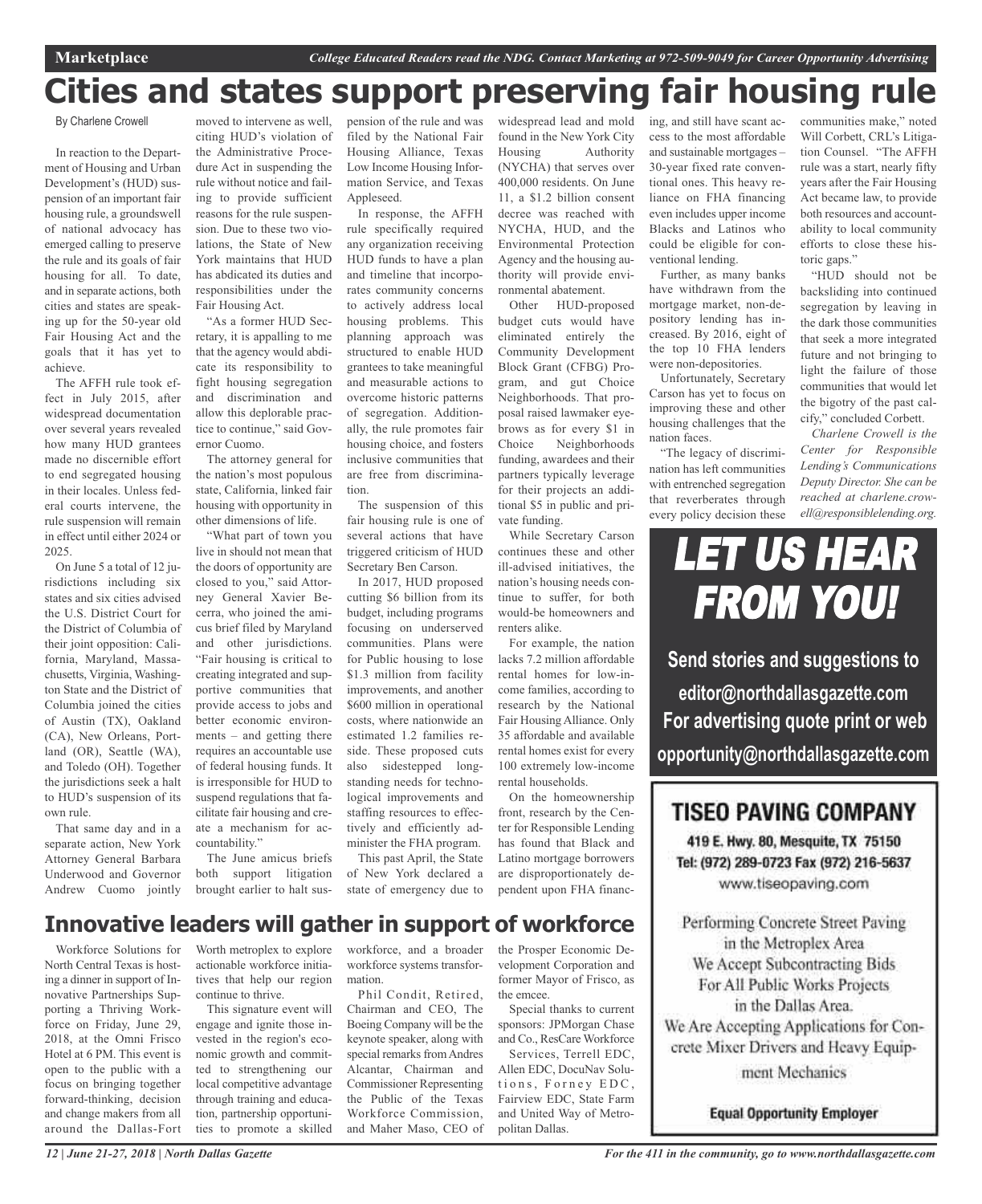# **Upcoming DFW area job fairs**

#### **Application deadlines approaching Police Officers**

The City of Garland is looking for newly appointed Police Officer Recruits. The application deadline is June 29 by 5 p.m. Lateral Transfer program is available to qualifying current or prior police officers. Officers must be willing to respond to citizen calls for service, enforce criminal and traffic laws, reduce crime and fear of crime within the City of Garland. For more information visit the CityofGarland.com/employment .

#### **June 23 Jefferson Dental Care Career Fair**

The Jefferson Dental Care Career Fair will be held on June 23 from 10 a.m. to 2 p.m. at pin

Jefferson Dental, in Carrollton. Join our recruiters and hiring managers at our Jefferson Dental Carrollton location for on-site applications and immediate interviews for:

- Dental Assistants
- Front Desk Assistants

• Assistant Office Managers

Dress professionally and bring resumes.

#### **June 26**

**Dallas Career Fair**

A Dallas Career Fair will be held on June 26 from 11 a.m. to 2 p.m. at Plano Event Centre, in Plano. Attendees will be able to meet face-to-face with hiring decision-makers from some of the areas top employers. Don't forget to dress professionally and bring plenty of resumes.

## **June 27**

**Hiring Connections** TRAC Workforce Services is hosting a Hiring Connections on June 27 from 10 a.m. to 12 p.m. at TRAC Workforce Services, in Dallas. Former foster youth 16-



24. Get exclusive access to hiring managers from top companies in fast food, retail, customer service or industrial distribution. TRAC Dallas Office contact Joe Mills 469-687-4743, jmills@CitySquare.org.

## **June 28 Dallas Career Fair**

The Dallas Career Fair will be held on June 28 from 11 a.m. to 2 p.m. at Crowne Plaza Dallas-Market Center, in Dallas. This event will be hosted by National Career Fairs. They are the industry leader and we are driving employers and future employees together faster than ever before. To attend this event you must register and upload your resume to

NCFJobs.com and then search for the jobs available. dress in business attire and bring plenty of resumes to the event. For more information contact 877-561- 5627.

#### **June 28 Macy's Hiring Event** The Macy's Hiring Event

will be held on June 28 from 11 a.m. to 7 p.m. at Northpark Center, in Dallas. Macy's will be conducting on-the-spot interviews and extending job offers for open positions. Positions may include Retail Sales, Retail Stock, Cosmetics/Fragrances and Asset Protection. In order to present our customers with a magical shopping experience, our associates may be scheduled to arrive prior to store opening or to remain after store closing. Retail schedules may include early mornings, evenings, weekends, holidays, and busy

events such as the day after Thanksgiving and the day after Christmas. The number of scheduled hours may vary each week based on need or position type.

**June 29 Job Fair of Dallas** The Job Fair of Dallas

will be held on June 29 from 10 a.m. to 1 p.m. at pin Embassy Suites by Hilton – Dallas DFW Airport North, in Grapevine. Plan to attend and meet face-toface with several of the Dallas area's finest employers. All of the companies at our job fairs have open positions they are seeking to fill. Positions in the following areas are typically available:

Sales, Customer Service, Call Center, Management, General Business, Marketing, Retail, Administrative, Insurance, Banking, Engineering, Accounting, Finance, Education, Law Enforcement, Government, Military, Hospitality, Human Resources, Technicians, Telemarketing, Healthcare, IT, and more.

## **July 11 Dallas Job Fair**

A Dallas Job Fair will be held on July 11 from 11 a.m. to 2 p.m. at Doubletree by Hilton Dallas-Market Center, in Dallas. It is strongly recommended that attendees arrive at the career fair no later than 11 a.m., wear business professional attire, bring at least 10-15 copies of your updated resume, and display an engaging and motivated attitude. There will be interviews from over 10 companies from companies ranging from small local businesses clear to Fortune 500 corporations. For more information, register at CareerBuilder.com

**July 26 Dallas ISD Teacher Job Fair**

The Dallas ISD Teacher Job Fair will be held on July 26 from 6 p.m. to 8 p.m. at Fair Oaks Park, in Dallas. Check-in starts at 5 p.m. Registration is required to attend this event.

Do not forget to bring your teaching certificate or proof of teaching eligibility. To register visit JobFairing.com. Dallas students have big dreams for the future, but they also face big challenges.

They deserve great teachers who can help them break through barriers and build the life they dream of. Dallas ISD gives talented educators a chance to become one of those teachers and make a difference for kids in the Dallas community. Come join us and teach where you are needed the most, in Dallas.



*The City of Irving does not discriminate on the basis of race, sex, religion, age or disability in employment or the provision of services.*







"I've eviginally from Sacramente. California, go learning about the history and culture of Dallag is really cool to me."





# apply online<br>CFBJOBS.COM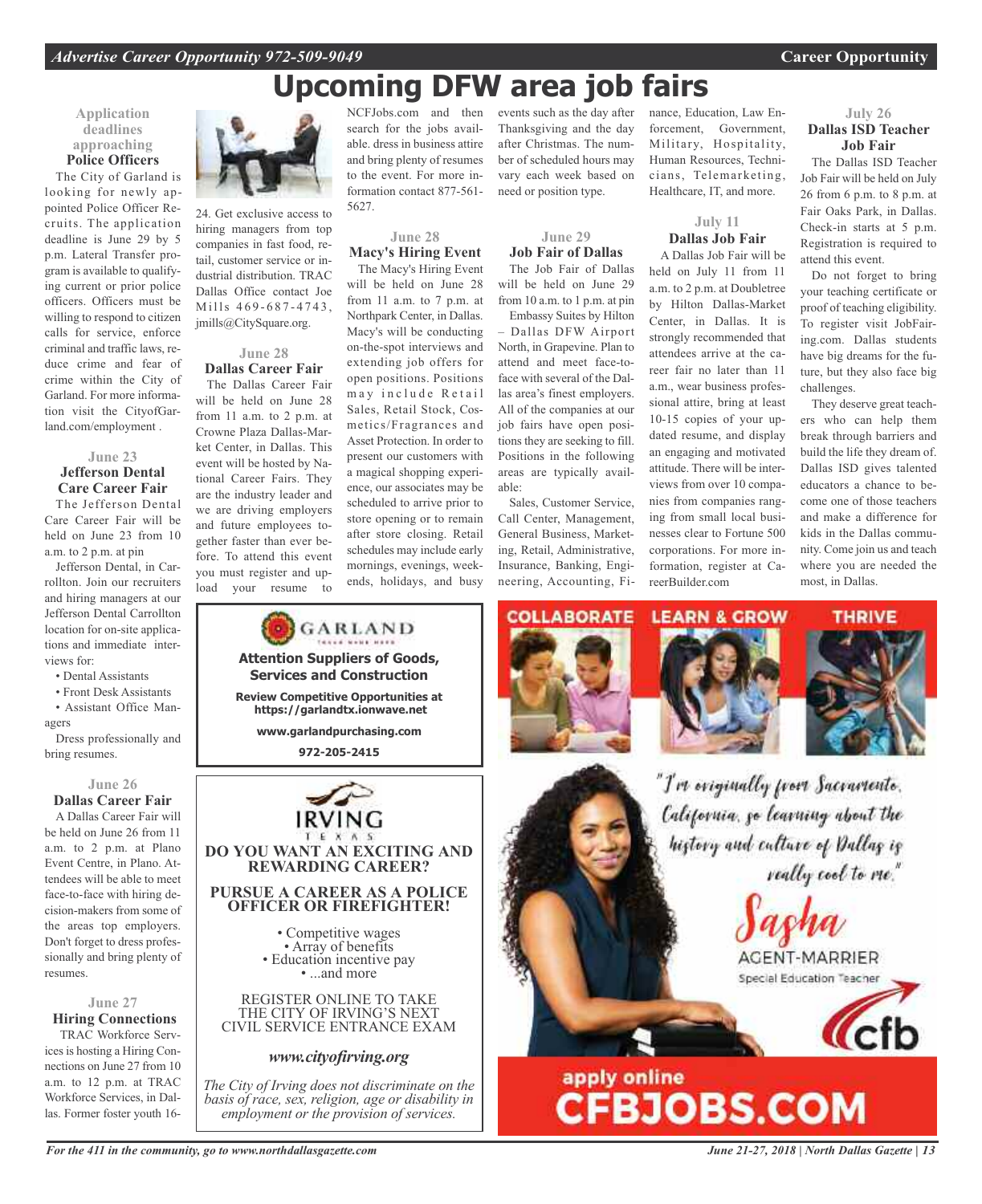## **Church Happenings www.NorthDallasGazette.com**

#### **BETHEL BIBLE FELLOWSHIP, CARROLLTON (A PLACE TO BELONG)**

*NOTICE: Pastor Woodson serves the community by providing "Professional Therapy and Counseling Services" on a "Sliding Fee" scale. To schedule an appointment call the Pastoral Counseling Center at 972-526-4525 or email the church at www.bethelbiblefelloswhip.org*

Discover Hope and Help for daily living; and, you don't have to be a member to come. The Connect-2-Reflect (C2R) meetings are held in comfortable and relaxed homes, one in Carrollton and one in Plano, refreshments are served. Call the church for details.

#### **June 24, 9:45 a.m.**

Join us in our "Prayer and Meditation" at 9:45 am. You will be blessed and inspired. You don't want to miss this as we celebrate service to God, our community and all mankind. Also, we invite you as we honor all fathers, grandfathers and their families as they celebrate this day and hear an inspiring word from God.

#### **June 27, 7 p.m.**

Join us in Wednesday's Prayer and Bible Study Class with Senior Pastor Woodson, Pastor Larry Gardner, and others conducting a new book study with "The Red Sea Rules" by Robert J. Morgan, 10 God-Given Strategies for Difficult Times, with supporting chapters and verses. Spiritual maturity is God's desire for you; it's Time to Grow in the Word of God.

Dr. Terrance Woodson, Senior Pastor 1944 E. Hebron Parkway Carrollton, TX 75007 972-492-4300 www.bethelbiblefelloswhip.org  $\mathcal{L}=\mathcal{L}^{\mathcal{L}}$  , where  $\mathcal{L}^{\mathcal{L}}$  , we have the set of the set of the set of the set of the set of the set of the set of the set of the set of the set of the set of the set of the set of the set of the set of

**FELLOWSHIP CHRISTIAN CENTER CHURCH IN ALLEN "THE SHIP"**

**June 24, 9 a.m.** Join us in our Sunday Morning Services as we

praise and worship God in the Joycie Turner Fellowship Hall, followed by our Worship Services; and bring someone with you, you will be blessed. It's for God's glory and honor.

**June 27**

Join us in our Wednesday's 12 Noon-Day Live, Prayer and Bible Study class and/or our Wednesday Night Live, Prayer and Bible Study at 7 p.m. to learn more about God's Word. Be encouraged by God's plan for your maturity and His glory; and most of all; be prepared to grow.

Dr. W. L. Stafford, Sr., Ed. D. Senior Pastor 2450 K Avenue #300 Plano, TX 75074 972-379-3287 www.theship3c.org  $\overline{\phantom{a}}$  , and the set of the set of the set of the set of the set of the set of the set of the set of the set of the set of the set of the set of the set of the set of the set of the set of the set of the set of the s

#### **INSPIRING BODY OF CHRIST CHURCH, Let's Go Fishing! MATTHEW 4:19**

**June 22, 7 p.m.** All men are invited to Men's Ministry meeting each Friday night at 7 p.m., (IBOC promotes proactive male leadership.)

**June 24, 10 a.m.** Don't forget to invite family and friends to join us for our Morning Service as we celebrate of our Lord and Savior, Jesus Christ.

**June 25, 7 p.m.** Join us in Monday School as we grow in God's Word and learn what God has to say to us.

Pastor Rickie Rush 7701 S Westmoreland Road Dallas, TX 75237 972-372-4262 www.Ibocchurch.org

**MT. OLIVE CHURCH OF PLANO (MOCOP) (Uniting the Body of Christ Among Nations)**

 $\overline{\phantom{a}}$  , and the set of the set of the set of the set of the set of the set of the set of the set of the set of the set of the set of the set of the set of the set of the set of the set of the set of the set of the s

#### **June 24, 10 a.m.**

Join us for Morning Worship Service as we praise and worship God for His Honor and His glory and as we celebrate fathers and grandfathers on their special day. Don't forget to comeback at 7 p.m. for our Brazilian Church.

**June 27, 7 p.m.** You're invited to our Wednesday's Bible Study class; you will learn what God has to say to us. Come to be encouraged by God's plan for your spiritual growth and His glory.

Dr. Sam Fenceroy, PhD Senior Pastor and Pastor Gloria Fenceroy 300 Chisholm Place Plano, TX 75075 972-633-5511 www.mocop.org

#### **SHILOH MBC IN PLANO (WHERE COMMUNITY BECOMES FAMILY)**

 $\mathcal{L}$  , and the set of the set of the set of the set of the set of the set of the set of the set of the set of the set of the set of the set of the set of the set of the set of the set of the set of the set of the set

Come and connect to God through Shiloh; grow in Christ through the study of God's Word; and Serve God through service to each other and to the world. John 12:26.

#### **June 24**

You are invited to our morning worship at 10 a.m. Sunday School will start at 8:30 a.m. We would love to have you at our services. Help us celebrate all fathers and grandfathers on their special day.

See CHURCH, Page 15

## Investors Liquidation Sale: **Laurel Land Cemetery Burial Plot For Sale (one space) Section # 3, Space # 15, Lot # 20**



Laurel Land Cemetery charges for cost of single Plot: \$3995.00 Discount Amount, if you act right away: <\$1745.00> (your savings) Your Cost: \$2250.00

> **Call Today! 972.432.5219** (leave message,if no answer)

# **IRS Problems?**

Call Kedra

## 469.449.9833

Kedra A. Flowers CPA PC www.IRSsafe.com

## **Paid Internship opportunity for writers, college students in the Dallas Area**

The *North Dallas Gazette* has an internship

position available. The goal is to provide students and aspiring writers an opportunity to gain published clips, experience and professional feedback. The position is for up



to 20 hours a week at \$8.00 per hour. Applicants must have reliable transportation.

**Send resume and writing samples to: businessoffice@northdallasgazette.com**

NDG now has a "Special Advertising Package" for churches and non-profit organizations that need to let the community know about your Special Event.

### Opportunity You Can Measure...

## **Church Events**

- Church Anniversary
- Pastor's Anniversary
- Women's Day
- Men's Day

## **Non-Profit Org. Events**

- Fundraisers
- (Concerts)
- Special Events
- (Personal or Community)

## Special Rate \$199

(Black & White, per insertion) Ad size - 4.905"x 6"(Quarter Page, B&W) (NOTE: Color Ad \$75 extra per inserion) Production disclaimer - NDG ad meake-ready is not included in promotion. Layout/production of "copy ready"ad will be a nominal extra cost. E-mail ad copy to: Marketing@NorthDallasGazette.com or call our Marketing Department today! 972-509-9049

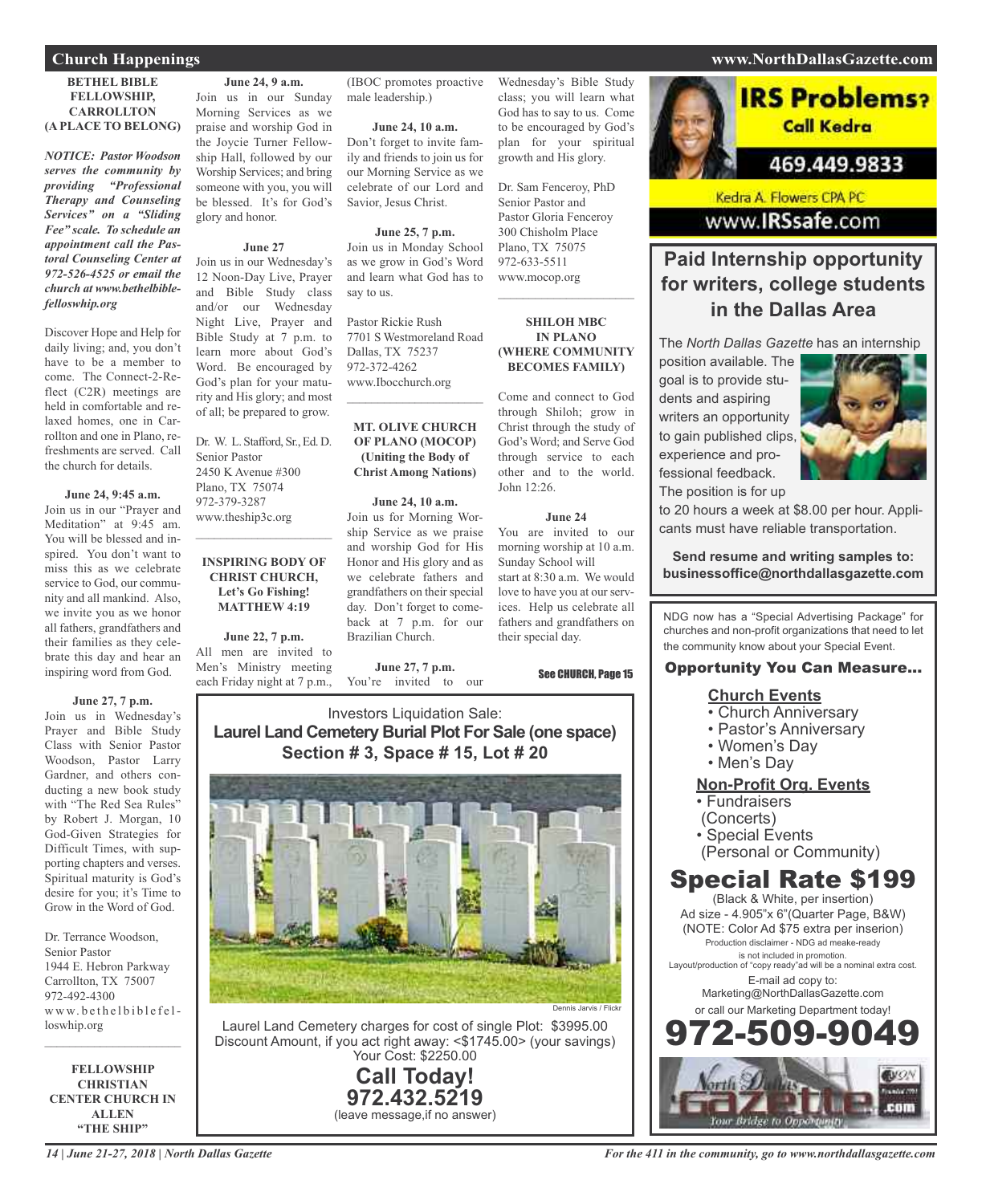# **Thank God for believing dads and Juneteenth!**



*Send email to: businessoffice@ northdallasgazette.com to sign up for Sister Tarpley's weekly electronic newsletter.*

It has been said, "Any man can be a Father, but it takes a special person to be called Dad."

**How God Made A Dad:** God took the strength of a mountain, the majesty of a tree, the warmth of a summer sun, the calm of a quiet sea, the generous soul of nature, the comforting arm of night, the wisdom of the ages, the power of the Eagle's flight, the joy of a morning in the spring, the faith of a mustard seed, the patience of eternity and the depth of a family need, then God combined these qualities and when there was nothing more to add, His masterpiece was complete, so, He called it . . . Dad.

*-- Author Unknown.* It is recorded that the idea for creating a day for children to honor their fathers began in Spokane, Washington. A woman by the name of Sonora Smart Dodd thought of it while listening to a Mother's Day sermon in 1909 (the birth year of the National Association for The Advancement of Colored People (NAACP.)

after her mother died and she wanted her father to know how special he was to her. It was her father that made all the parental sacrifices and was, in the eyes of his daughter, a courageous, selfless, and loving man. The month of June was picked because Sonora's father was born in June. The first Father's Day celebration in Spokane, Washington was on the 19th

of June (Juneteenth) 1910. In 1972, President Richardson Nixon established a permanent national observation of Father's Day to be held on the third Sunday of June.

There is a story of a veteran ranch foreman who said, "The secret of leading cattle is to never let your herd know they are being lead. Let them do everything voluntarily but always keep them moving in the right direction toward their destination." The herd will cover plenty of miles per day while enjoying the freedom of the open range. God is this way to Christians just as a natural father is to his children. God allows room for Christians to grow and the Holy Spirit leads and guides them. A natural father will also allow room for his children to grow, mature and be independent.

ACaring Father: Acaring father is one that is: "Tough yet Tender." He must be strong, tough, bold and deter-

## **CHURCH,** continued from Page <sup>14</sup>

**June 27, 7 p.m.**

You're invited to our Wednesday's Bible Study to learn more about God's Word. Come and be encouraged by God's plan for your maturity and growth; it's all for His glory and His honor. We are, "Growing in Christ through the study of His Word."

Our church ministries offer opportunities for motivation and growth; join us and see. Be blessed of the Lord.

Dr. Isaiah Joshua, Jr. Senior Pastor 920 E. 14th Street Plano, TX 75074 972-423-6695 www.smbcplano.org



North Dallas Gazette takes a moment to reflect on the past with **Historical Perspectives from Sister Tarpley** Hear what it was like growing up in <sup>a</sup> very different Dallas when Booker T. Washington was <sup>a</sup> black school. Sister Tarpley graduated frm there and went on to college and later became a city councilmember in Carroll

**Look for NDGTV at NorthDallasGazette.com**

Sonora's father raised her mined. He must stand up, speak out and tell it like it is, give positive directions and feedback to his children.

A caring father should lead by example and tell his children that the only way to succeed, be happy and content in this life is to follow our perfect example, Jesus. Jesus said that instead of holding on to our lives, we should give them to Him to gain eternal life. Instead of hating an individual for doing us

wrong, we should love and pray for them. A caring father motivates

fathers, Deacon David N. Demus and James Baker were great role models for their families. They were God-fearing and caring fathers. My uncles, Charlie Baker and Monaque Carter, Sr. were also wonderful fathers and great role models; they would share their wisdom and love with us.

And seeing my son,Jarrell with his son, Deven, and my son-in-law, Bill with my other grandchildren, I know they are God-fearing fathers.

W BALAS

acqueline West

and encourages the family. He delegates and rewards, he is objective and takes actions; and with God's help he has courage, he is decisive, dependable, has good judgment and shows enthusiasm. He also has endurance and shows initiative.

My sisters and I agree, our father, the late Lloyd David Demus, our deceased grand-



*Sister Tarpley, Sister Velma Roquemore, Sister Sharon Roquemore Smith, Sister Elma Turner and First Lady of Bethel Bible Fellowship Church, Ve Woodson celebrating the end of another successful school year at Pappadeaux's Restaurant on Oak Lawn*





*For the 411 in the community, go to www.northdallasgazette.com*